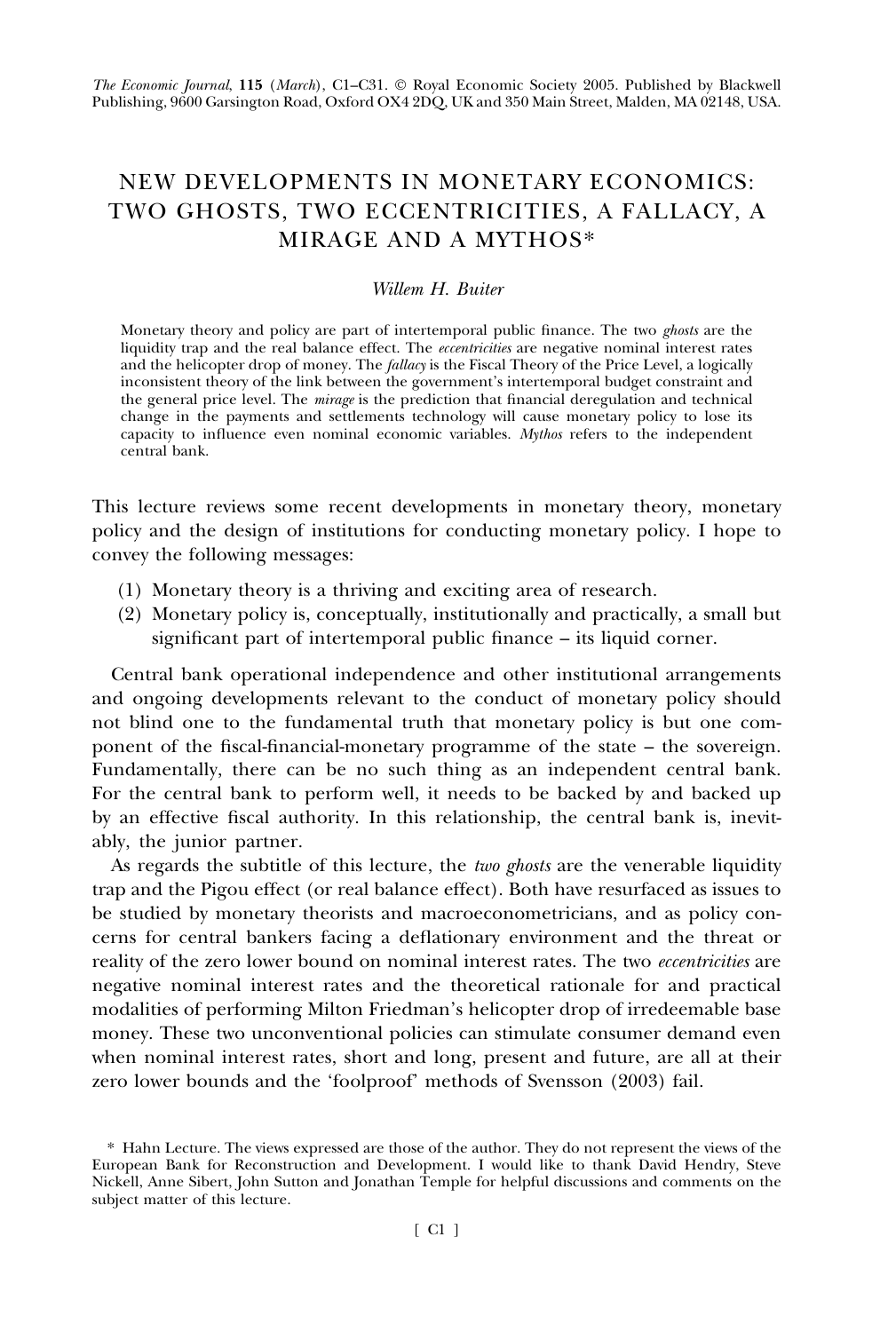The fallacy is the so-called Fiscal Theory of the Price Level (FTPL), an unconventional theory of the link between the government budget and the general price level that became popular in the 1990s. Its basic theoretical flaw – treating the government's intertemporal budget constraint as an equilibrium condition that determines the general price level rather than a relationship that has to hold identically – results generically (and not surprisingly) in an ill-posed equilibrium, even in the canonical FTPL setting, when government pegs the nominal interest rate. Because important links exist, in well-posed dynamic monetary general equilibrium models, between the government's fiscal-financial-monetary programme (FFMP) and the dynamics of the price level and the real value of the public debt, and because some of the influence of the FTPL may still linger, it makes sense to use the opportunity provided by this Hahn lecture to perform a post-mortem on the FTPL and extol the virtues of the CTPL – the consistent, coherent and conventional theory of the price level. This rejection of the FTPL is not a matter of 'de gustibus...' or an empirical issue. It is a matter of logical coherence and consistency.

The *mirage* is the vision of the future of government fiat money and monetary policy which holds that a combination of financial deregulation and technical change in the payments and settlements technologies (electronic funds transfer, e-money, cash-on-a-chip etc.) will cause monetary policy to lose its capacity to influence nominal, let alone real economic variables. This view fails to appreciate the unique capacity of the state to provide unquestioned and unlimited liquidity (through its monopoly of the power to tax, regulate and endow some of its liabilities with legal tender status) when, because of systemic risk and uncertainty, the private provision of liquidity dries up.

Finally, the mythos refers to the theoretical rationale for and institutional implementation of central bank independence. The word 'mythos' is applicable in all its senses, from a fictitious story, fiction or half-truth, through a popular belief to the pattern of basic values and attitudes of a people. Although, fundamentally, there can be no such thing as independence for the central bank, the institutional arrangements and operating characteristics now commonly grouped together under the 'operational independence' label have by and large been helpful in delivering better monetary policies than most practical alternatives. However, misinterpretation of the meaning of independence for central banks can lead to policy conflict, poorly designed and executed monetary and fiscal policies and to financial instability.

# 1. A Monetary General Equilibrium Model

Consider a closed competitive endowment economy with a single perishable commodity, complete markets and perfect foresight. Every period  $t \geq 1$  each household receives an exogenous endowment  $y_t > 0$ , pays net lump-sum taxes  $\tau_t$ and consumes  $c_t \geq 0$ . There are three financial claims, fiat base money, oneperiod nominal bonds and one-period real bonds. The actual quantities outstanding at the end of period t and carried into period  $t + 1$  are, respectively,  $M_b$ ,  $B_t$ and  $d_t$ . Quantities demanded by households have a superscript  $p$ ; quantities supplied by the government have a superscript g. Also  $m_t \equiv M_t/P_t$  and  $b_t \equiv B_t/P_t$ .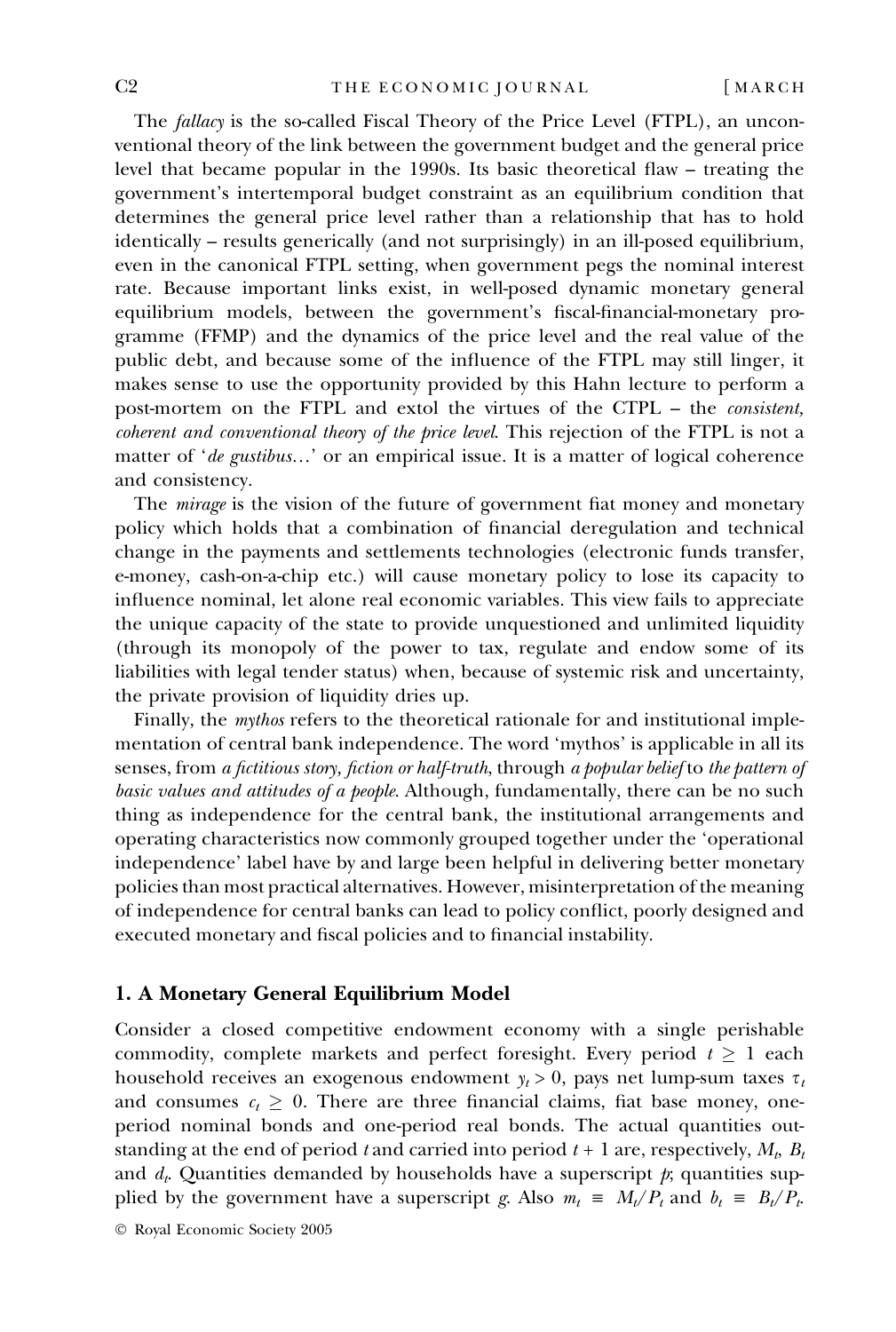Money held from period *t* to *t* + 1 bears a risk-free nominal interest rate  $i_{t+1}^{M} > -1$ . The risk-free nominal and real interest rates on non-monetary financial instruments (nominal, respectively real bonds) held from period t to  $t + 1$  are  $i_{t+1} > -1$ , respectively  $r_{t+1} > -1$ . The period t money price of the commodity is  $P_t \geq 0$ . Total non-monetary contractual debt of the government outstanding at the beginning period  $t + 1$  (including interest due) is denoted  $F_{t+1} \equiv (1 + i_{t+1})B_t +$  $P_{t+1}(1 + r_{t+1})d_t$  and  $f_{t+1} \equiv F_{t+1}/P_{t+1}$ .

Households strictly observe all contractual obligations vis-a-vis other households. The government, however, can 'override' its outstanding (predetermined) contractual financial obligations vis-à-vis the private sector. Without this affecting the substance of anything that follows, we also assume that the government always honours its monetary contractual obligations. The government also always implements its public spending and tax programme.

If the government does not honour its contractual debt obligations at the beginning of period  $t + 1$ , all outstanding debt has equal seniority, that is, all resources available for debt service are pro-rated equally over all outstanding non-monetary contractual debt: the government, in period  $t + 1$  will pay  $V_{t+1}F_{t+1}$  on its outstanding non-monetary debt. If  $0 \leq V_{t+1} < 1$ , then  $V_{t+1}$  has the interpretation of a government debt default discount factor – the fraction of the contractual payments due in period  $t + 1$  that is actually paid. We may also wish to consider  $V_{t+1} > 1$  (a government debt super-solvency premium) and  $V_{t+1} < 0$  (the government's contractual debt is revalued into an effective credit, or vice versa). To make sense of these last two possibilities, public debt would have to viewed as equity (without limited liability, if we permit  $V_{t+1}$  < 0), in the present discounted value of the future primary surpluses (including seigniorage) of the government. To encompass all these cases, I refer to  $V_{t+1}$  as the public debt revaluation factor in period  $t + 1$ . Households take  $V_{t+1}$  as given.

Nominal *effective* non-monetary debt at the beginning of period  $t + 1$  is  $V_{t+1}F_{t+1}$ ; real effective non-monetary debt is  $V_{t+1}$   $f_{t+1}$ . Total *effective* monetary and nonmonetary contractual obligations of the government (including interest due) at the beginning of period  $t+1$  are denoted  $A_{t+1} \equiv (1 + i_{t+1}^M)M_t + V_{t+1}F_{t+1}$  and  $a_{t+1} \equiv A_{t+1}/P_{t+1}$ . Only the government can issue base money, so  $M_t^{\beta}$ ,  $M_t^{\beta}$ ,  $M_t \geq 0$ .

#### 1.1. Households

The period  $t$  budget identity of the representative household is

$$
\frac{M_t^{\hat{p}}}{P_t} + V_{t+1} \left( \frac{B_t^{\hat{p}}}{P_t} + d_t^{\hat{p}} \right)
$$
\n
$$
\equiv (1 + i_t^M) \frac{M_{t-1}^{\hat{p}}}{P_t} + V_t \left[ (1 + i_t) \frac{B_{t-1}^{\hat{p}}}{P_t} + (1 + r_t) d_{t-1}^{\hat{p}} \right] + y_t - \tau_t - c_t, \quad t \ge 1.
$$
\n(1)

The period  $t$  price of a bond that represents a contractual obligation to pay  $1 + i_{t+1}$  units of money in period  $t + 1$ , but is known with certainty to pay  $V_{t+1}(1 + i_{t+1})$  units of money in period  $t + 1$  is  $V_{t+1}$ . Its period  $t + 1$  value is  $V_{t+1}(1 + i_{t+1})$ . Arbitrage equates the risk-free rates of return on nominal and real government debt:

 $©$  Royal Economic Society 2005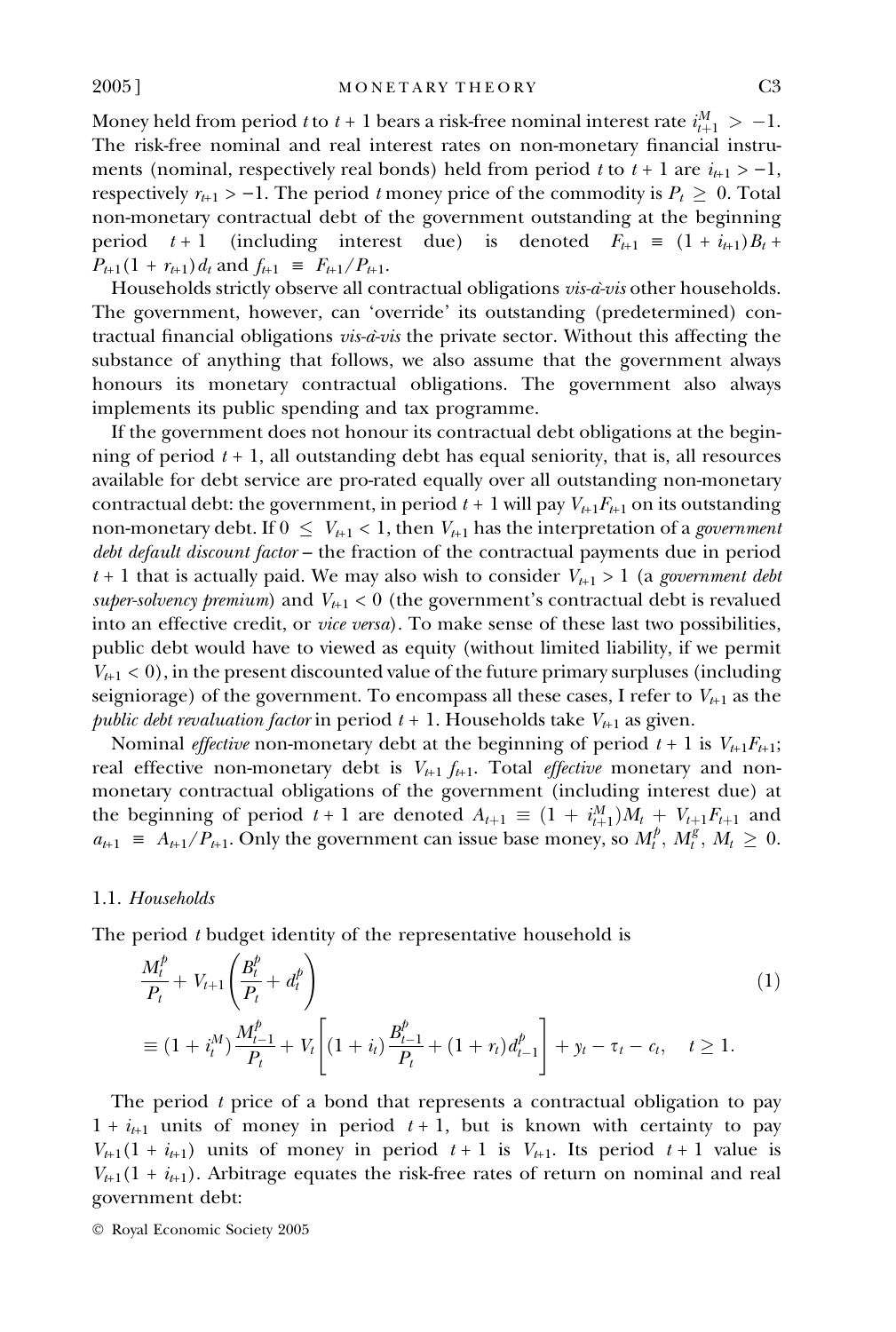$$
(1 + r_{t+1})\frac{P_{t+1}}{P_t} = 1 + i_{t+1}, \quad t \ge 1.
$$
 (2)

We rewrite the period  $t$  household budget identity as

$$
a_t^p \equiv \frac{1}{1 + r_{t+1}} a_{t+1}^p + c_t + \tau_t - y_t + m_t^p \left( \frac{i_{t+1} - i_{t+1}^M}{1 + i_{t+1}} \right). \tag{3}
$$

Define the real discount factor from period  $t_0$  to  $t_1$  as follows:

$$
R_{t_0,t_1}\equiv \prod_{s=t_0}^{t_1}(1+r_s)^{-1}\quad t_1\geq t_0; R_{t_0,t_0-1}\equiv 1.
$$

The nominal discount factor from period  $t_0$  to  $t_1$  can then be defined as follows:

$$
I_{t_0,t_1} \equiv \prod_{s=t_0}^{t_1} (1+i_s)^{-1} = \frac{P_{t_0}}{P_{t_1}} R_{t_0,t_1} \quad t_1 \geq t_0; I_{t_0,t_0-1} \equiv 1.
$$

The following assumption is crucial:

ASSUMPTION 1: Base money is perceived to be an asset by each individual household. Households believe they can always realise this asset in any period, including the infinitely distant future, at the prevailing market price of money.

The household solvency constraint is accordingly that the present discounted value of its terminal financial assets (monetary and non-monetary) be non-negative:

$$
\lim_{N \to \infty} R_{t+1,N} a_N^p \ge 0. \tag{4}
$$

In each period,  $t$ , the household maximises the utility function given in  $(5)$ , subject to (3) and (4), taking as given that period's public debt revaluation factor  $V_t$  and the initial contractual financial asset stocks  $M_{t-1} = \overline{M}_{t-1} > 0; B_{t-1} = \overline{B}_{t-1}$ and  $b_{t-1} = \bar{b}_{t-1}$ .

$$
\sum_{j=t}^{\infty} \left(\frac{1}{1+\rho}\right)^{j-t} u(c_j, m_j^p); \ \rho > 0, \ c_j, m_j^p \ge 0.
$$
 (5)

The period felicity function is increasing in consumption and end-of-period real money balances, strictly concave, twice continuously differentiable and satisfies the Inada conditions for consumption and real money balances.

Necessary and sufficient conditions for a household optimal programme are:

$$
u_c(c_t, m_t^p) = \left(\frac{1 + r_{t+1}}{1 + \rho}\right) u_c(c_{t+1}, m_{t+1}^p)
$$
\n(6)

$$
u_m(c_t, m_t^p) = \left(\frac{i_{t+1} - i_{t+1}^M}{1 + i_{t+1}}\right) u_c(c_t, m_t^p)
$$
\n<sup>(7)</sup>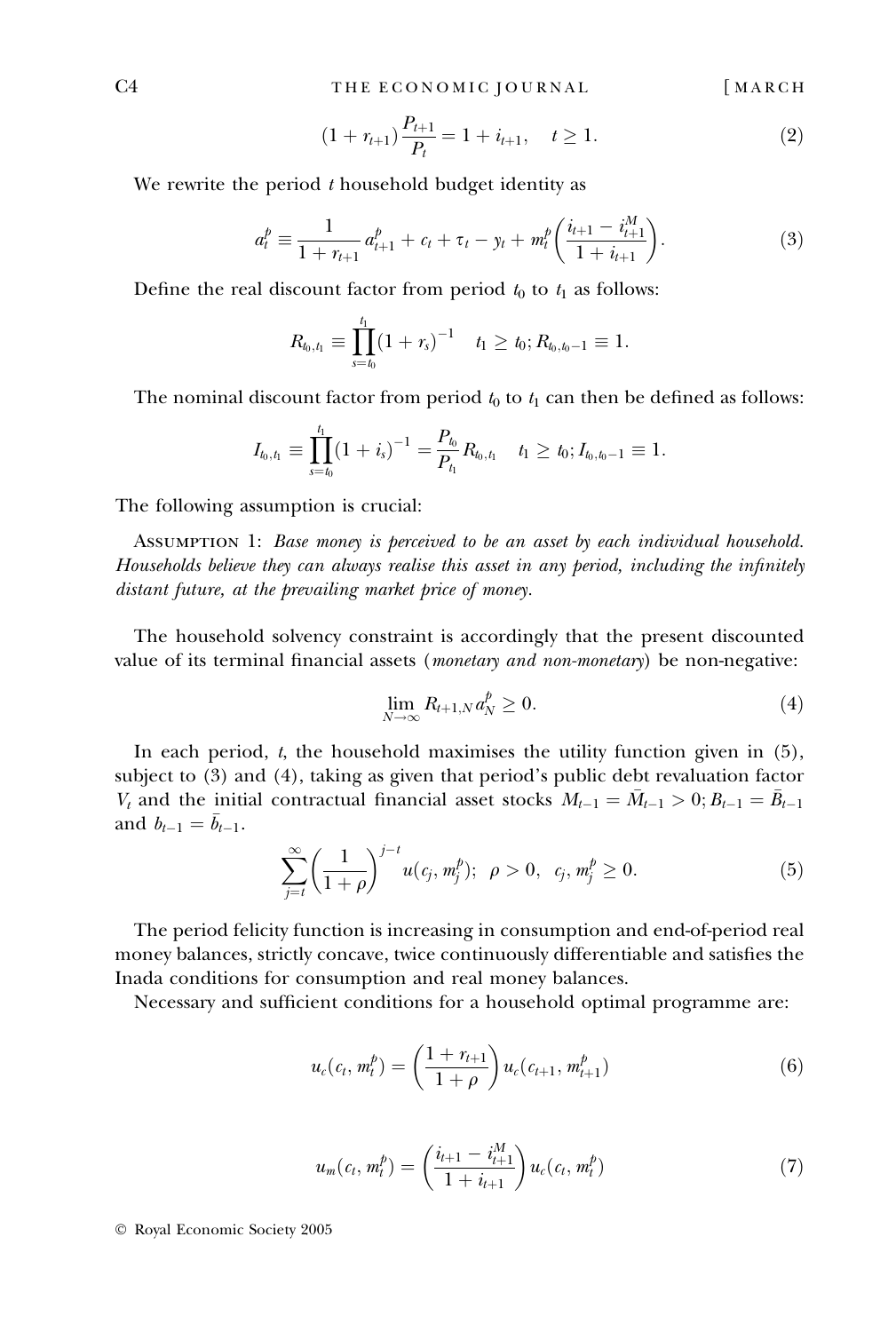$$
\lim_{N \to \infty} (1+\rho)^{-(N-t)} u_c(c_N, m_N^p) a_N^p = 0.
$$
\n(8)

Because  $u_c > 0$  for bounded values of c, (8) and (6) imply that the household solvency constraint (4) will hold with equality. This means that we can solve (4) and (3) for the household intertemporal budget constraint (HIBC) in (9):

$$
\frac{(1+i_t^M)M_{t-1}^p}{P_t} + V_t \left[ \frac{(1+i_t)B_{t-1}^p}{P_t} + (1+r_t)d_{t-1}^p \right] \equiv
$$
\n
$$
\sum_{j=t}^{\infty} R_{t+1,j} \left[ c_j + \tau_j - y_j + \left( \frac{i_{j+1} - i_{j+1}^M}{1+i_{j+1}} \right) m_j^p \right].
$$
\n(9)

For expositional simplicity, I will assume in most of what follows that the period felicity function takes the following form.

$$
u(c_t, m_t^p) = (1 - \alpha) \ln c_t + \alpha m_t^p, \quad 0 < \alpha < 1. \tag{10}
$$

A drawback of this specification is that there is no satiation in real money balances at a finite stock of real money balances.<sup>1</sup>

# 1.2. Government

The government's period budget identity is given in (11). Real public spending on goods and services is denoted g. 'Government' refers to the consolidated central bank and general government, that is, it refers to the state or the sovereign as a whole.

$$
M_t^g + V_{t+1}(B_t^g + P_t d_t^g)
$$
  
\n
$$
\equiv (1 + i_t^M) M_{t-1}^g + V_t [(1 + i_t) B_{t-1}^g + P_t (1 + r_t) d_{t-1}^g] + P_t (g_t - \tau_t).
$$
\n(11)

We can rewrite (11) as

$$
V_{t}f_{t}^{g} \equiv \frac{1}{1 + r_{t+1}} V_{t+1}f_{t+1}^{g} + \tau_{t} - g_{t} + s_{t}^{g}
$$
\n(12)

where  $s_t^g \equiv [M_t^g - (1 + i_t^M)M_{t-1}^g]/P_t$  is the real value of period t seigniorage income (the real value of net new base money issuance over and above the interest bill on the outstanding stock of base money). Equivalently, the government's period budget constraint can be written as

$$
a_t^g \equiv \frac{1}{1 + r_{t+1}} a_{t+1}^g - g_t + \tau_t + m_t^g \left( \frac{i_{t+1} - i_{t+1}^M}{1 + i_{t+1}} \right).
$$
 (13)

A second key assumption is the following:

ASSUMPTION 2: Base money does not have to be redeemed by the government – ever. It does not represent a claim by the holder on the issuer for anything other than the same amount of itself.

 $1$  Indeed, utility increases in real money balances without bound.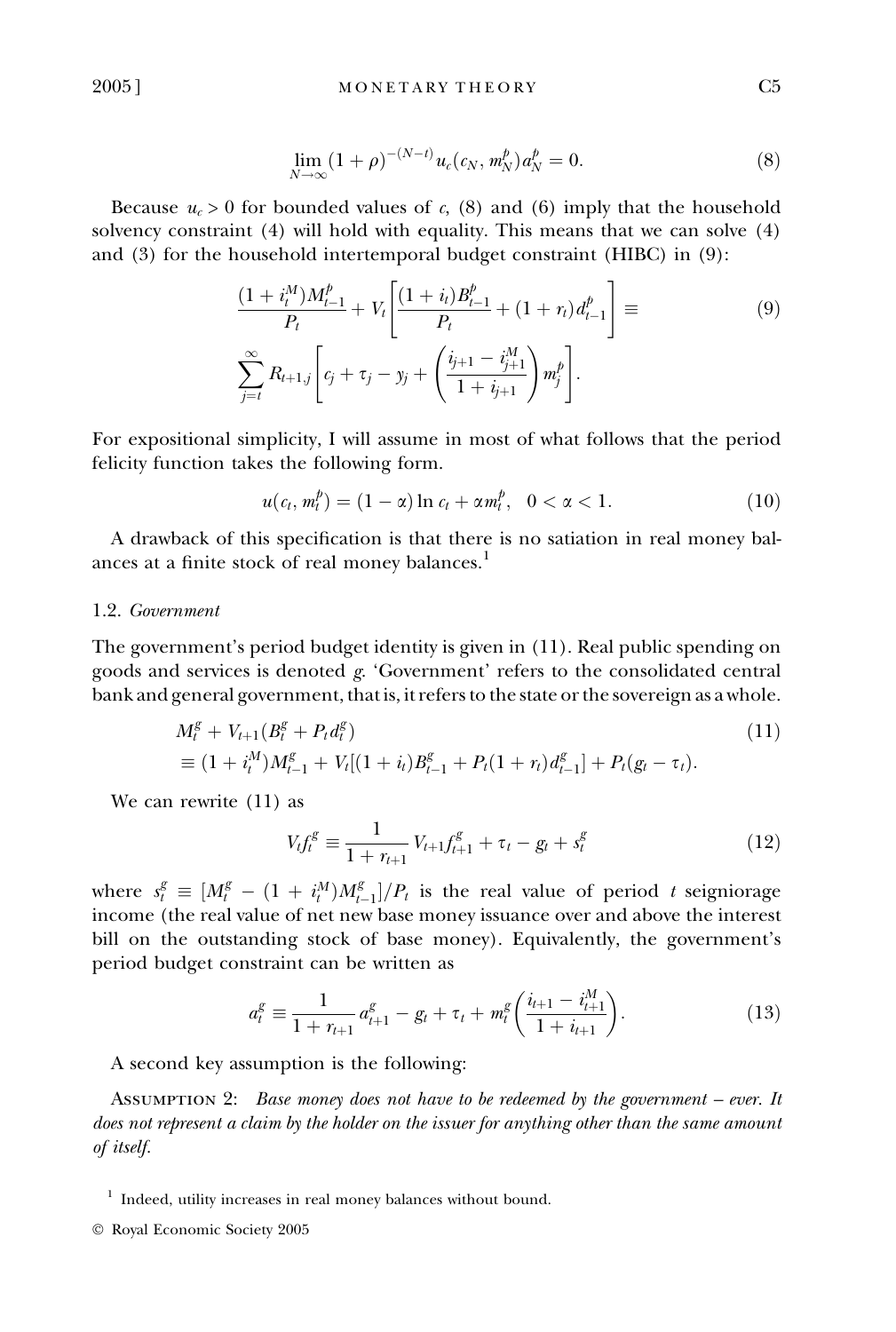An implication of Assumption 2 is that the government's solvency constraint requires the present discounted value of its non-monetary terminal liabilities to be non-positive:

$$
\lim_{N \to \infty} R_{t+1,N} V_N f_N^g \equiv \lim_{N \to \infty} R_{t+1,N} V_N \left[ (1 + i_N) \frac{B_{N-1}^g}{P_N} + (1 + r_N) d_{N-s}^g \right] \le 0. \tag{14}
$$

Together, (14) and (12) imply the government's intertemporal budget constraint (GIBC). It is assumed to hold with equality.

$$
V_t \left[ \frac{(1+i_l)B_{t-1}^g}{P_t} + (1+r_l)d_{t-1}^g \right] \equiv \sum_{j=t}^{\infty} R_{t+1,j}(\tau_j - g_j + s_j^g). \tag{15}
$$

Assumptions 1 and 2 together formalise the monetary folk proposition that (government fiat) money is an asset to the private holder but not in any meaningful sense a liability of the public issuer.

## 1.2.1. The government's fiscal-financial-monetary programme

Real government spending on goods and services is constant:

$$
g_t = g \ge 0, \quad t \ge 1. \tag{16}
$$

The nominal interest rate on base money is constant:

$$
i_t^M = i^M, \quad t \ge 1. \tag{17}
$$

Two alternative monetary rules are considered.

(1) A constant growth rate for the nominal money stock:

$$
M_{t+1}^{g} = (1+v)M_{t}^{g}, \quad t \ge 0,
$$
  

$$
1+v \ge \frac{1+i^{M}}{1+\rho}.
$$
 (18)

(2) A constant nominal interest rate:

$$
i_t = i \ge i^M, \quad t \ge 1. \tag{19}
$$

Two tax rules are considered.

(1) A simple 'Ricardian' rule that aims to ensure that the GIBC holds identically, that is, for all feasible values of the variables entering the GIBC, when the government is committed to contract fulfilment. The Ricardian tax rule in (20) has taxes adjusting endogenously or 'residually' to keep constant the real value of the non-monetary financial liabilities of the government:  $V_{t+1}f_{t+1}^g = V_t f_t^g = V_0 f_0, t \ge 1$ . This implies the following behaviour for taxes:

$$
\tau_t = g + \frac{r_{t+1}}{1 + r_{t+1}} V_0 f_0 - \left(\frac{v - i^M}{1 + v}\right) m_t^g, \quad t \ge 1.
$$
 (20)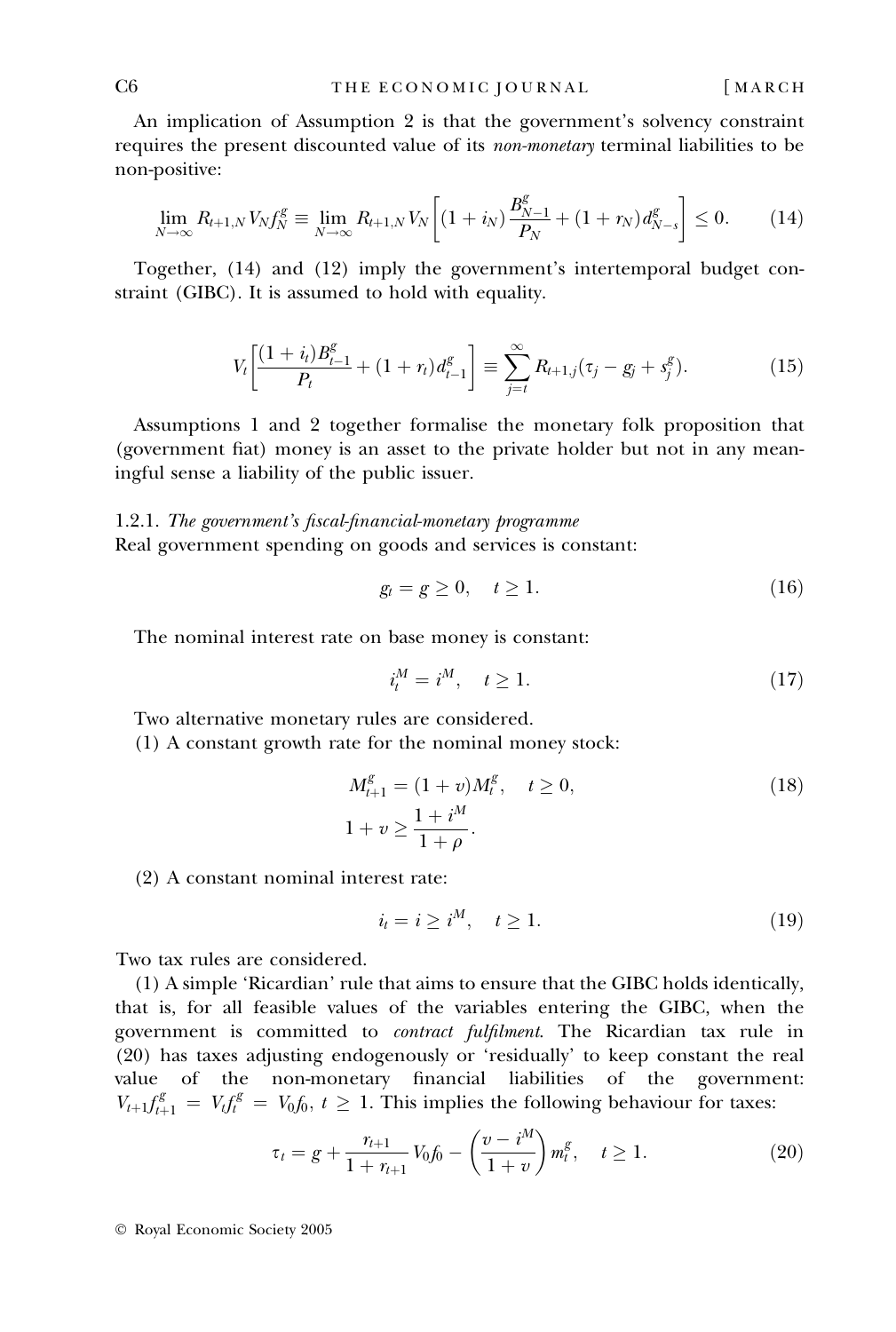This tax rule will ensure that the government's solvency constraint (14) is satisfied with equality provided the long-run real rate of interest is positive.<sup>2</sup>

(2) A simple 'Non-Ricardian' or overdetermined rule that keeps constant the real value of taxes plus seigniorage each period at some exogenously given value:

$$
\tau_t = \bar{\tau} - s_t^g, \quad t \ge 1. \tag{21}
$$

According to the CTPL the GIBC always holds identically. Either the government is committed to contract fulfilment, that is,

$$
V_t = 1, \quad t \ge 1,\tag{22}
$$

in which case it adopts the Ricardian rule (20). Or, it adopts the ('overdetermined') non-Ricardian rule (21), in which case  $V<sub>b</sub> t \ge 1$  is endogenous and  $V_{th}$   $t \geq 1$  'clears' the GIBC. Both approaches lead to a well-posed general equilibrium system.

The FTPL, which leads to ill-posed general equilibrium systems, requires that the government's intertemporal budget constraint hold only as an equilibrium condition. It assumes that the (overdetermined) non-Ricardian fiscal rule (21) applies but nevertheless insists on contract fulfilment ( $V_t = 1, t \ge 1$ ). According to the FTPL, the government can always satisfy its contractual debt obligations exactly, despite its overdetermined FFMP, because in each period,  $t$ , the general price level  $P_t$  plays the same role revaluing the government's non-monetary debt, as is played by  $V_{th}$  in the CTPL (that is, under the non-Ricardian fiscal rule without contract fulfillment).<sup>3</sup>

#### 1.3. Equilibrium

The private sector and the government have consistent views on and expectations of current and anticipated future financial asset stocks, except possibly 'at infinity'. This is the meaning of  $(23a)$ – $(23d)$ . The potential asymmetry or discrepancy between the public and private sectors' views on the present discounted value of

 $2^2$  If the long-run real interest rate is positive, (20) ensures that

$$
\lim_{s \to \infty} V_s f_s^g \prod_{j=t}^s \frac{1}{1 + r_s} = V_0 f_0^g \lim_{s \to \infty} \prod_{j=t}^s \frac{1}{1 + r_s} = 0.
$$

A tax rule that would ensure that

$$
\lim_{s\to\infty}V_sf_s^g\prod_{j=t}^s\frac{1}{1+r_s}=0
$$

even if the long-run real interest rate is zero or negative would be to set taxes such that  $V_t f_t^g = 0, t \ge 0$ . The tax sequence would be given by

$$
\tau_0 = g + (1 + r_0) V_0 f_0^g - \left(\frac{v - i^M}{1 + v}\right) m_0^g \text{ and } \tau_t = g - \left(\frac{v - i^M}{1 + v}\right) m_t^g, t \ge 0.
$$

 $3\,$  In a world without uncertainty or in a world with uncertainty and complete contingent markets, the requirement that contracts be fulfilled exactly does not pose problems. Let  $\Omega_t$  be the set of states of nature in period t. Then in every period t,  $V_{\omega_i} = 1 \,\forall \omega_i \in \Omega_i$ . In a world with uncertainty but incomplete markets, weaker requirements such as expected contract fulfilment would have to be introduced.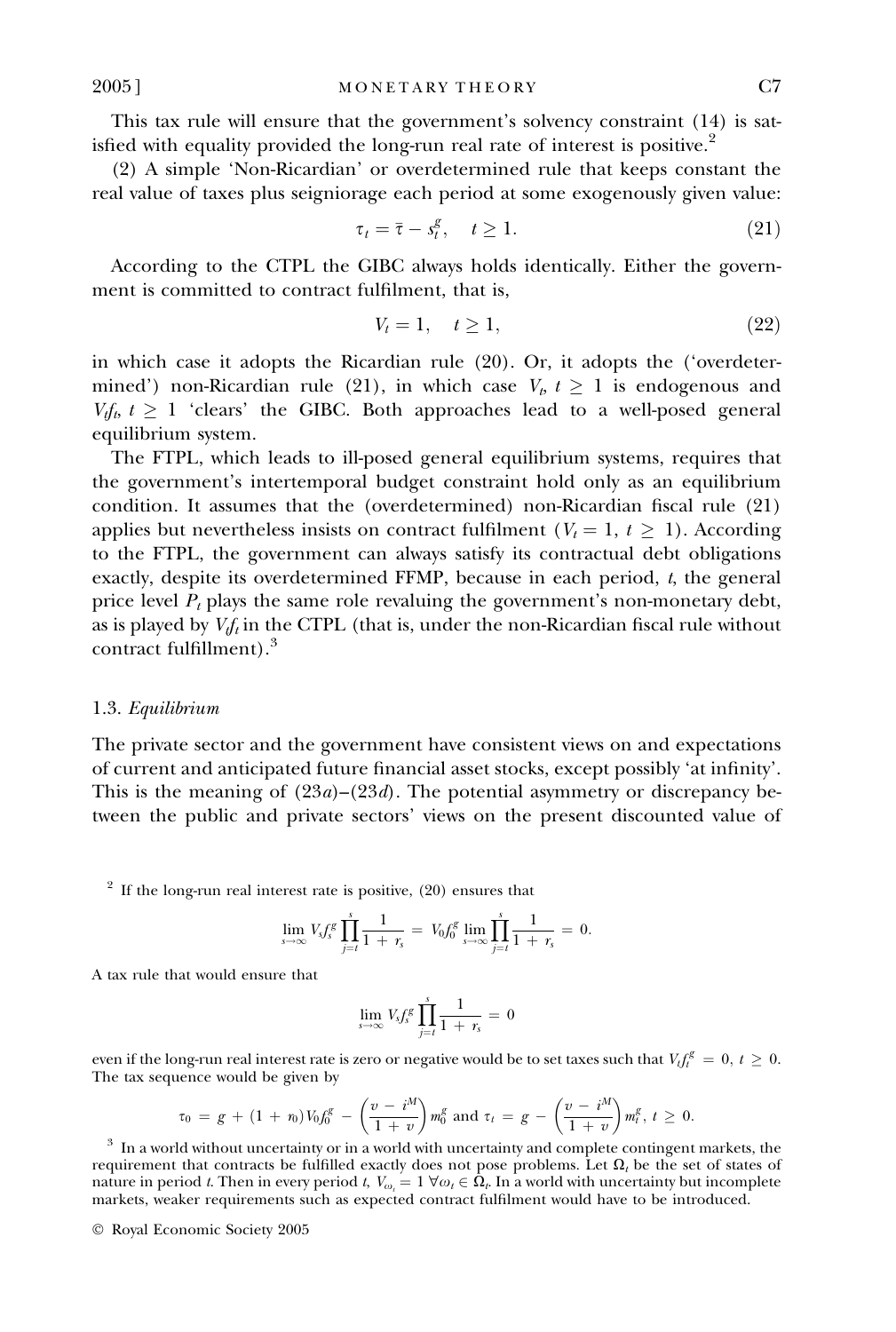terminal fiat money balances cannot be verified and resolved in finite time, since it involves the behaviour of the money stock in the limit as  $t \to \infty$ .<sup>4</sup>

$$
a_t^p = a_t^g = a_t, \quad t \ge 0 \tag{23a}
$$

$$
f_t^p = f_t^g = f_t, \quad t \ge 0 \tag{23b}
$$

$$
s_t^g = s_t, \quad t \ge 1 \tag{23c}
$$

$$
\lim_{N \to \infty} R_{t+1,N} a_N^g = \lim_{N \to \infty} R_{t+1,N} (1 + i^M) \frac{M_{N-1}^g}{P_N} = \lim_{N \to \infty} R_{t+1,N} (1 + i^M) \frac{M_{N-1}}{P_N}.
$$
 (23*d*)

The endowment is exogenous and constant,  $y_t = y^* > g \ge 0$ . Prices are flexible and the goods market clears each period:

$$
c_t = y^* - g, \quad t \ge 1. \tag{24}
$$

With the separable period felicity function, the equilibrium real interest rate is constant

$$
r_t = \rho, \quad t \ge 1. \tag{25}
$$

With a log-linear period felicity function, monetary equilibrium is given by:

$$
y^* - g = \left(\frac{1-\alpha}{\alpha}\right) \left(\frac{i_{t+1} - i^M}{1 + i_{t+1}}\right) \frac{M_t}{P_t}, i_{t+1} \ge i^M, \quad t \ge 1
$$
 (26)

$$
1 + i_{t+1} = (1 + \rho)P_{t+1}/P_t, \quad t \ge 1
$$
\n(27)

$$
V_t \left[ \frac{(1+i_t)B_{t-1}}{P_t} + (1+r_t)d_{t-1} \right] \equiv \sum_{j=t}^{\infty} \left( \frac{1}{1+\rho} \right)^{j-t} (\tau_j - g + s_j), \quad t \ge 1 \tag{28}
$$

$$
s_t \equiv \frac{M_t - (1 + i^M)M_{t-1}}{P_t}, \quad t \ge 1
$$
\n(29)

$$
M_0 = \bar{M}_0 > 0; B_0 = \bar{B}_0; d_0 = \bar{d}_0; i_1 = \bar{i}_1; r_1 = \bar{r}_1.
$$

As pointed out in Section 1.2.1, the CTPL permits two kinds of equilibria. The first has contract fulfillment by the government, that is, (22) holds and the Ricardian tax function (20) applies. In equilibrium this tax function can be written as

$$
\tau_t = g + \frac{\rho}{1+\rho} f_0 - \left(\frac{v - i^M}{1+v}\right) \frac{M_t}{P_t}, \quad t \ge 1.
$$
 (30)

<sup>4</sup> An alternative approach, adopted in Buiter and Sibert (2004), is to require that private sector and government expectations be consistent also in the limit as  $t \to \infty$ , that is,<br> $\lim_{t \to \infty} a_t^{\beta} = \lim_{t \to \infty} a_t^{\beta} = \lim_{t \to \infty} a_t$  and  $\lim_{t \to \infty} f_t^{\beta} = \lim_{t \to \infty} f_t^{\beta} = \lim_{t \to \infty} f_t$ . This implies that<br> $\lim_{t \to \infty} m_t^{\beta} = \lim_{t$ the government solvency constraint (17) hold with equality, it follows that  $\lim_{N\to\infty} R_{t+1,N}(1 + i^M)(M_{N-1}/P_N) = P_t^{-1} \lim_{N\to\infty} I_{t+1,N}(1 + i^M)M_{N-1} = 0.$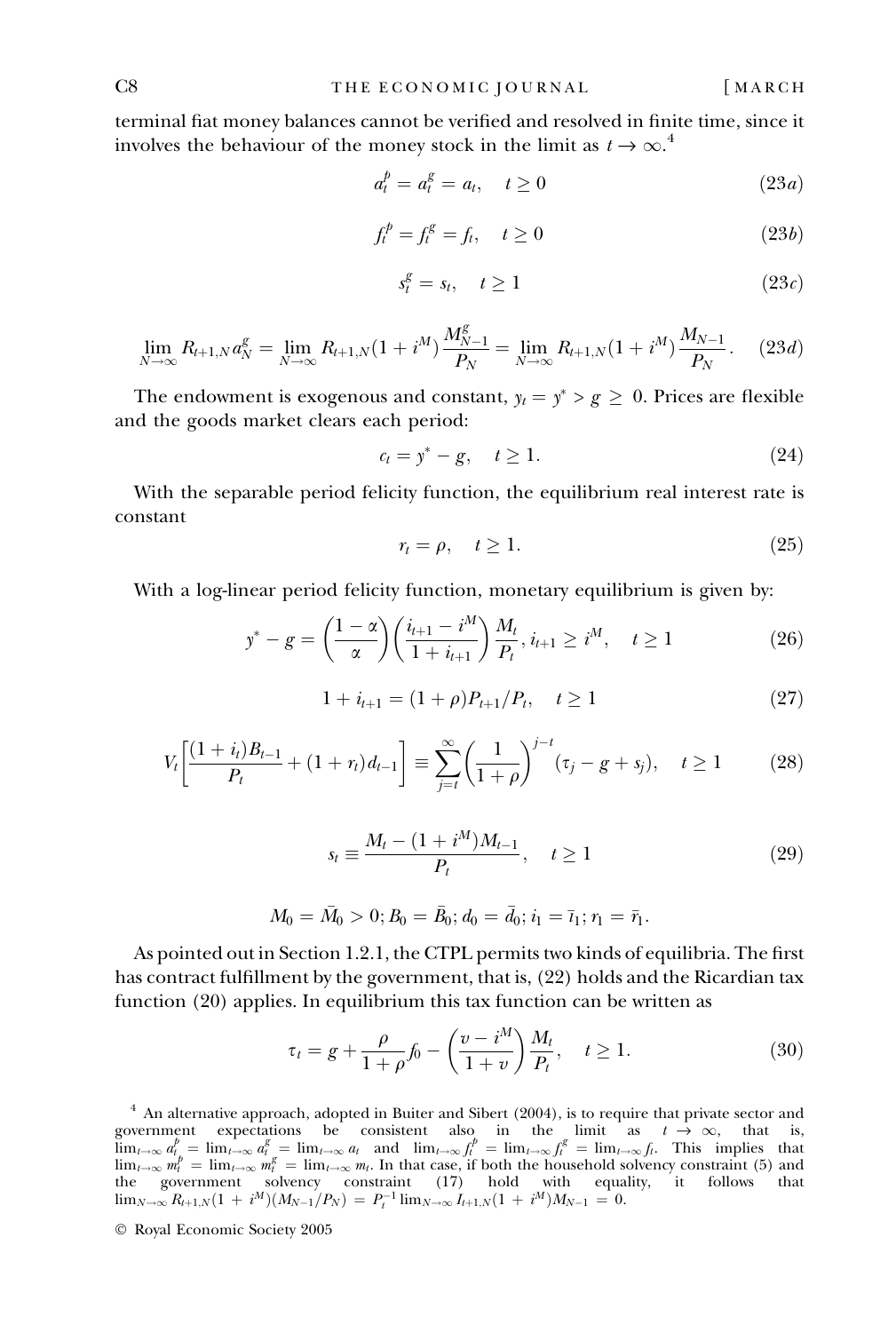In equilibrium with contract fulfilment, the GIBC in period  $t \geq 1$  is:

$$
f_t \equiv \frac{(1+i_t)B_{t-1}}{P_t} + (1+\tau_t)d_{t-1} \equiv \sum_{j=t}^{\infty} \left(\frac{1}{1+\rho}\right)^{j-t} (\tau_j - g + s_j).
$$
 (31)

The second CTPL equilibrium does not impose contract fulfilment. The government adopts the non-Ricardian tax function given in (32) and  $V_t$  is endogenous.

$$
\tau_t = \bar{\tau} - s_t, \quad t \ge 1. \tag{32}
$$

The GIBC becomes:

$$
V_{t}f_{t} \equiv V_{t} \left[ \frac{(1+i_{t})B_{t-1}}{P_{t}} + (1+r_{t})d_{t-1} \right]
$$
  

$$
\equiv \sum_{j=t}^{\infty} \left( \frac{1}{1+\rho} \right)^{j-t} (\tau_{j} - g + s_{j}) = \frac{1+\rho}{\rho} (\bar{\tau} - g), t \ge 1.
$$
 (33)

In the second CTPL equilibrium,  $V_t f_b$ , the effective real value of the government's net non-monetary debt is 'residually' determined from the GIBC. Note that the GIBC still holds identically. Also, while  $V_t f_t$  is always uniquely determined from (33), whether  $V_t$  and  $f_t$  are severally determinate depends both on the monetary policy regime and on the composition of the outstanding non-monetary financial liabilities of the government.

Until Section 4, I will assume that the government adopts the Ricardian fiscal rule with contract fulfilment.

# 2. The Real Balance Effect and the Liquidity Trap

The log-linear utility function (10) implies the following consumption function:

$$
c_t = (1 - \alpha) \left(\frac{\rho}{1 + \rho}\right) \left[a_t + \sum_{j=t}^{\infty} R_{t+1,j}(y_j - \tau_j)\right].
$$
\n(34)

Substituting the GIBC (31) into the household consumption function (34), using the definition of seigniorage (29) and the monetary equilibrium condition (26), we obtain the consumption function 'after consolidation of the HIBC and the GIBC':

$$
c_{t} = \frac{\rho}{1+\rho} \left[ \sum_{j=t}^{\infty} R_{t+1,j}(y_{j}-g_{j}) + P_{t}^{-1} \lim_{N \to \infty} I_{t+1,N}(1+i^{M}) M_{N-1} \right].
$$
 (35)

It is well-known that a representative agent model necessarily exhibits debt neutrality or Ricardian equivalence: government non-monetary debt is not net wealth. Weil (1991) pointed out that in the representative agent model fiat government money would not be net wealth either. His consumption function would have been  $c_t = [\rho/(1+\rho)] \sum_{j=t}^{\infty} R_{t+1,j}(y_j - g_j)$ . With symmetric household and  $©$  Royal Economic Society 2005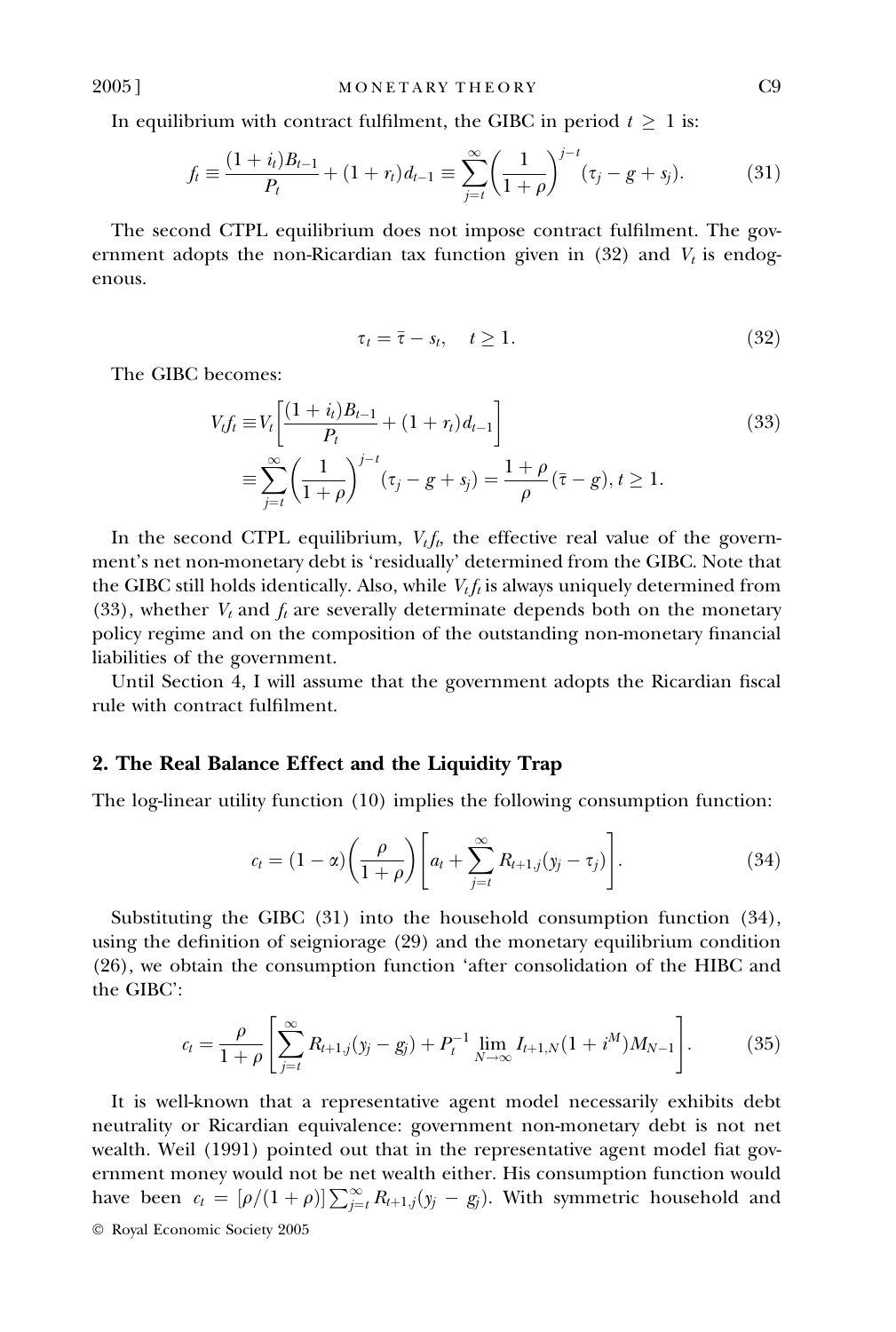government solvency constraints, there is no real balance effect or Pigou effect on private consumption. Monetary policy does not work through any wealth effect. It can only affect real consumption if it changes the present value of future endowments (holding constant the sequence of current and future real government spending). It can do so either by changing current and future real interest rates, and thus the real discount factors, or by somehow changing the sequence of current and future real endowments.<sup>5</sup>

With irredeemable government fiat money, base money is net wealth in the sense that the present discounted value of the terminal stock of money balances is part of the private sector's comprehensive wealth after consolidation of the HIBC and GIBC. Thus, there exists a weak form of the real balance effect even in the representative agent model with rational expectations.

A helicopter drop of money in period  $t$  is an increase in the period  $t$  stock of nominal base money brought about by a reduction in period  $t$  taxes. There is a *pure* wealth effect of monetary policy on consumption demand if changes in the sequence of current and future nominal money stocks can change consumption demand, holding constant the initial price level, initial financial asset stocks, the sequences of current and future nominal and real interest rates, real government spending, and endowments. It follows from a comparison of (34) and (35) that there is a pure wealth effect of monetary policy only if monetary policy can influence  $P_t^{-1}$  lim<sub>N→∞</sub>  $I_{t+1,N}(1 + i^M)M_{N-1}$ . For this to be possible, the government must be able to change the present discounted value of current and future taxes through the issuance of money. Because of debt neutrality, when the government continues to satisfy its solvency constraint, postponing taxes by borrowing does not affect their present discounted value. Postponing taxes by issuing money can affect the present discounted value of current and future taxes if and only if this can influence  $P_t^{-1} \lim_{N \to \infty} I_{t+1,N}(1 + i^M) M_{N-1}$ . Because of debt neutrality, a helicopter drop of money in period t, financed by a period t tax cut (the benchmark) has the same effect as one financed by the purchase of bonds in period t, with taxes in period  $t + 1$  and/ or later cut by the same amount in present value as the period  $t$  tax cut in the benchmark. Helicopter drops of money and open market purchases are equivalent when the government satisfies its solvency constraint identically in both scenarios.

The equilibrium behaviour of the stock of real money balances under a constant growth rate of the nominal stock of money (18) is given by

$$
m_{t+1} = \frac{(1+\rho)(1+\nu)}{1+i^M} \left[ m_t - \frac{1-\alpha}{\alpha} (y^* - g) \right], 1+\nu \ge (1+i^M)(1+\rho)^{-1}.
$$
 (36)

This has two steady state equilibria, the barter equilibrium  $\bar{m} = 0$ , which will be considered no further and

$$
\bar{\bar{m}} = \frac{1 - \alpha}{\alpha} \left[ \frac{(1 + \rho)(1 + v)}{(1 + \rho)(1 + v) - (1 + i^M)} \right] (y^* - g).
$$
 (37)

<sup>&</sup>lt;sup>5</sup> In more general models, the marginal propensity to consume out of comprehensive wealth, which is  $\rho/(1 + \rho)$  in the model considered here, will be a function of current and future real and nominal interest rates as well.

Royal Economic Society 2005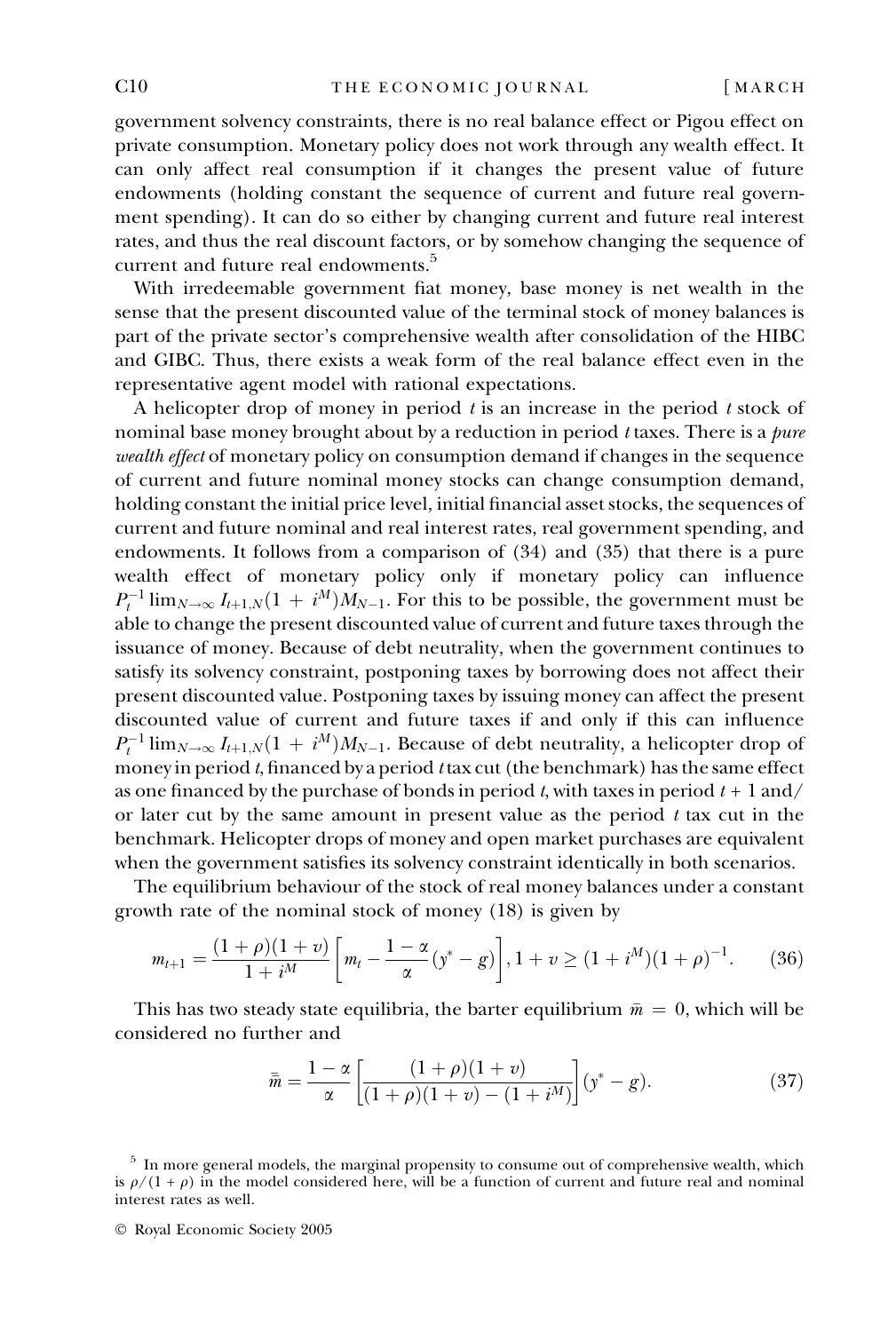2005 ] MONETARY THEORY **CI1** 

When  $1 + v > (1 + i^M)(1 + \rho)^{-1}$ , the steady state (37) is unstable. Any initial value of the real money stock below  $\frac{1}{m}$  cannot be part of an equilibrium sequence because the real stock of money balances would become negative (inflationary bubbles are therefore ruled out). Any initial value of the real money stock above  $\frac{2}{m}$ cannot be an equilibrium because the real value of the stock of money balances would increase without bound. Its proportional growth rate would in the long run converge to  $(1 + \rho)(1 + v)/(1 + i^{\tilde{M}}) - 1$  and the nominal interest rate to  $i^{\tilde{M}}$ . With the real interest rate equal to  $\rho$ , the present value of the terminal stock of real money balances would grow without bound. From the consumption function in (35), this would violate the economy-wide real resource constraint.

Thus the only equilibrium (other than the barter equilibrium) is the stationary equilibrium (37). The result, which can be found in Buiter and Sibert (2004) for more general utility functions, that deflationary bubbles do not exist, even when the government issues both money and bonds, is new and depends crucially on the assumption that money is irredeemable. When money is redeemable, the government's solvency constraint is symmetric to the household solvency constraint:

$$
\lim_{N \to \infty} R_{t+1,N} a_N^g \equiv \lim_{N \to \infty} R_{t+1,N} \left\{ (1 + i_N^M) \frac{M_{N-1}}{P_N} + V_N \left[ (1 + i_N) \frac{B_{N-1}^g}{P_N} + (1 + r_N) d_{N-1}^g \right] \right\} \le 0.
$$
\n(38)

A tax rule that would ensure that this solvency constraint will (almost) always be met with equality, is the rule, given in (39) that keeps constant the real value of the total financial liabilities, monetary and non-monetary, of the government:  $a_{t+1}^g = a_t^g = a_0, t \geq 1$ :

$$
\tau_t = g + \frac{r_{t+1}}{1 + r_{t+1}} a_0 + \frac{i^M - i_{t+1}}{1 + i_{t+1}} m_t^g, \quad t \ge 1.^6
$$
\n(39)

With a solvency constraint that requires the present value of the sum of the monetary and non-monetary liabilities of the government to be non-positive, deflationary bubbles can exist if this solvency constraint holds with equality and if the government's FFMP allows the terminal present value of the stock of nonmonetary public debt to go to minus infinity if the terminal present value of the stock of money goes to plus infinity. The FFMP given in (18), (22) and (39) is an example of such a programme (Woodford, 2003). Since the tax rule (39) keeps constant the real value of money plus bonds – the only state variable in the household's optimisation programme – the unbounded increase in the present discounted value of the stock of real money balances along a deflationary bubble trajectory is balanced by an unbounded increase in the negative present discounted value of the real non-monetary debt. The terminal present discounted value of the real stock of money plus bonds would be zero, satisfying the standard transversality condition of the household's optimisation programme. Thus, when

 $6$  A tax rule that would ensure that the government's solvency constraint (38) is satisfied with equality even if the long-run real interest rate is zero or negative would be to set taxes such that  $a_t = 0, t \ge 1$ . The tax sequence would be given by  $\tau_1 = g + a_0 - m_0(\tilde{i}_1 - \tilde{i}^M) P_0/P_1$  and  $\tau_i = g - m_{i-1}(\tilde{i}_i - \tilde{i}^M) P_{i-1}/P_i$ ,  $t \ge 1$ . Under this tax rule too, deflationary bubbles can exist when  $v \ge 0$ .

Royal Economic Society 2005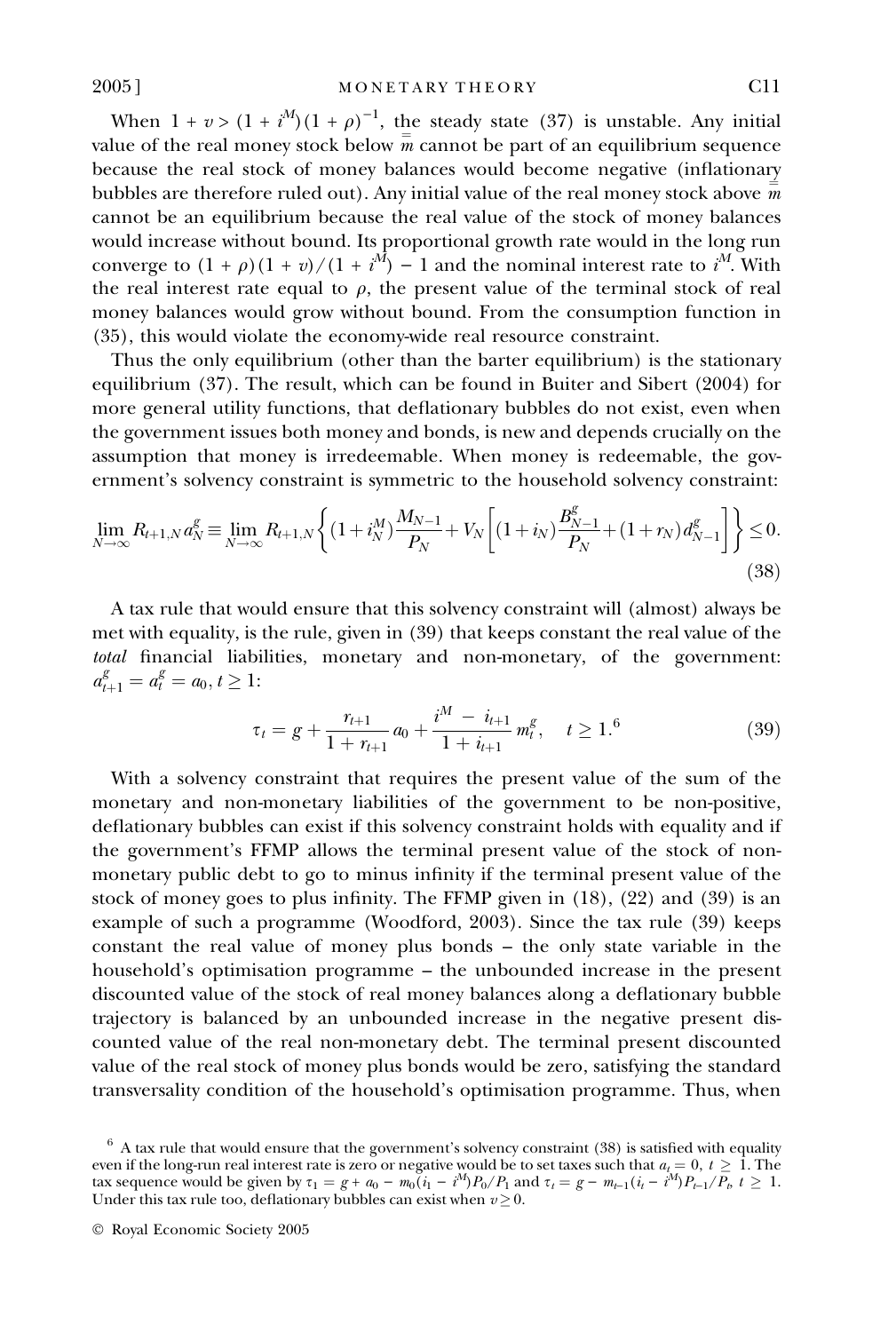money is not specified as irredeemable and the resulting symmetric government solvency constraint holds with equality, the term  $P_t^{-1} \lim_{N \to \infty} I_{t+1,N} (1 + i^M) M_{N-1}$ is no longer present in the household consumption function  $(35)$ .<sup>7</sup>

DEFINITION  $1$  A liquidity trap is an equilibrium in which all current and future short nominal interest rates are at their lower bounds, that is, an economy is in a liquidity trap at time  $t_0 \geq 1$ , if  $i_t = i_t^M$ ,  $t \geq t_0$ .<sup>8</sup>

This is a rather more restrictive definition than is used by Svensson (2003). His definition of a liquidity trap only requires that the current short nominal rate be at its lower bound. It is therefore not surprising, that Svensson's 'foolproof' method for avoiding liquidity traps or escaping from them, does not work when the economy is stuck in the rather more severe liquidity trap considered here.

When  $1 + v = (1 + i^M)(1 + \rho)^{-1}$  the unique non-barter stationary equilibrium is Friedman's optimum quantity of money (OQM) equilibrium, with  $i_t = i^M$  and  $1 + \pi_t = 1 + v$ . With the log-linear period felicity function in (10), the stock of real money balances goes to infinity when i approaches  $i^M$ , as is apparent from (26). This is awkward but does not affect the argument about how the weak real balance effect associated with the irredeemability of money rules out deflationary bubbles and indeed all liquidity trap equilibria other than Friedman's OQM steady state.

In equilibrium, the consumption function (35) becomes

$$
c_t = y^* - g + \frac{\rho}{1+\rho} P_t^{-1} \lim_{N \to \infty} I_{t+1,N}(1+i^M)M_{N-1}, \quad t \ge 1.
$$
 (40)

Together with the commodity market equilibrium condition (24), (40) implies that, for an equilibrium to exist, it must be the case that

$$
P_t^{-1} \lim_{N \to \infty} I_{t+1,N}(1 + i^M)M_{N-1} = 0, \quad t \ge 1.
$$
 (41)

Condition (41) suggest some simple characteristics that a monetary rule should have to rule out liquidity trap equilibria other than Friedman's OQM equilibrium. Consider the following rule:

$$
1 + v = \frac{1 + i^M}{1 + \rho} \text{ if } \pi_{t+1} = \pi_t \tag{42a}
$$

$$
\geq 1 + i^M \text{otherwise.} \tag{42b}
$$

The first part of the monetary rule,  $(42a)$ , supports Friedman's stationary OQM equilibrium. The second part,  $(42b)$ , ensures no other liquidity trap equilibrium exists. This is most easily shown by assuming the contrary. If a liquidity trap equilibrium exists, starting in period  $t_0 \geq 1$ , then

 $7$  An equivalent statement of the non-existence of a deflationary bubbles equilibrium can be made by showing how this would cause the transversality condition (8) to hold only if  $u_c = 0$ , which would violate the economy-wide real resource constraint  $c + g \leq y^*$ .

 $8$  If there were longer maturity nominal bonds, the definition of a liquidity trap would require that the risk-free nominal interest rates on bonds of all maturities be at their lower bounds. In the simple formal model of this paper, which has no uncertainty, longer-maturity rates can be derived from current and (anticipated) future short nominal rates through the expectations hypothesis.

Royal Economic Society 2005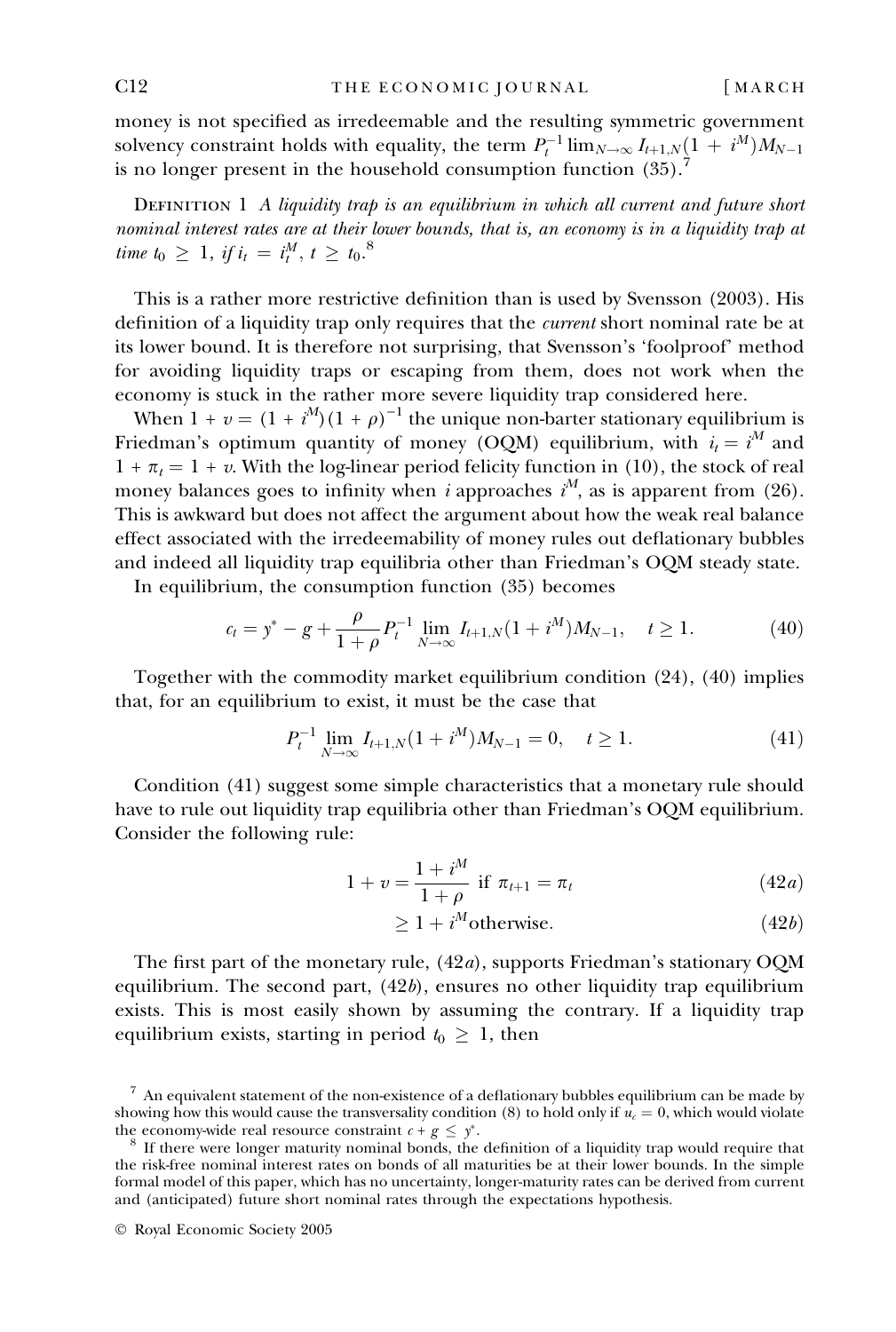$$
\frac{1}{P_t} \lim_{N \to \infty} I_{t+1,N} (1 + i^M) M_{N-1} = \frac{1}{P_t} \lim_{N \to \infty} (1 + i^M)^{-(N-1)} M_{N-1}
$$
\n
$$
= \frac{1}{P_t} \lim_{N \to \infty} \left( \frac{1 + v}{1 + i^M} \right)^{N-1} M_0
$$
\n
$$
= (1 + v)^{-t} \frac{M_t}{P_t} \lim_{N \to \infty} \left( \frac{1 + v}{1 + i^M} \right)^{N-1}
$$

for all  $t \geq t_0$ . With  $v \geq i^M$ ,  $(1 + v)^{-t}(M_t/P_t) \lim_{N \to \infty} \left( \frac{1 + v}{1 + i^M} \right)$  $\left(\frac{1+v}{1+i^M}\right)^{N-1} = 0$  only if  $(M_t/P_t) = 0$ . Since by assumption  $i_t = i^M$ , it follows that  $(M_t/P_t) = +\infty > 0.9$ 

In the conventional benchmark  $(i^M = 0)$  it follows that liquidity trap equilibria are ruled out as long as the authorities are believed not to de-monetise the economy (reduce the undiscounted nominal stock of base money to zero) in the long run.<sup>10</sup> Essentially the same result holds when the economy has nominal price rigidities. The Phillips curve in (43) provides two examples. Output is demanddetermined:  $y = c + g$  and  $\pi_t \equiv P_t/P_{t-1}$ .

$$
\pi_{t+1} = \pi_t + \eta_0 - \eta_1 (y^* - y_t + \eta_1 \eta_0^{-1})^{-1}.
$$
\n(43)

The New-Keynesian version has  $\eta_0$ ,  $\eta_1 > 0$ . The price level P, is predetermined but the rate of inflation  $\pi$  is not. Equation (43) solves for the current rate of inflation as an increasing function of current and (anticipated) future output gaps, plus the long-run rate of inflation. The Old-Keynesian version has  $\eta_0$ ,  $\eta_1$  < 0. Both the price level and the rate of inflation are predetermined. Equation (43) solves for the current inflation rate as an increasing function of past output gaps plus the initial rate of inflation. Under both interpretations, actual output cannot exceed a finite maximum level given by  $\bar{y} = y^* + \eta_1 \eta_0^{-1}$ . A sufficiently large value for the undiscounted terminal stock of base money will rule out liquidity trap equilibria. Any growth rate of the nominal money stock higher than the interest rate on money is sufficient but not necessary for that. When the interest rate on money is zero, any positive growth rate of the nominal money stock will, if it is expected to be maintained in the long run, rule out liquidity trap equilibria.

It is the *expected* behaviour of the long-run stock of base money that matters. If despite a record by authorities of current and past positive growth of the nominal money stock, the private sector expects that, in the long run, any current and past money stock increases will be reversed, the economy could be stuck on a liquidity trap solution trajectory for as long as these *incorrect but irrefutable* expectations persist.<sup>11</sup>

<sup>&</sup>lt;sup>9</sup> All that is required is that the demand for real money balances is positive when the pecuniary opportunity cost of holding money is zero. An infinite demand for real money balances when  $i = i^M$  is not necessary.<br><sup>10</sup> In Friedman's OQM equilibrium, the nominal stock of money balances goes to zero in the long

run when  $i^M = 0$ .

 $11$  The expectations are irrefutable because they relate to the behaviour of the nominal money stock in the infinitely distant future. The expression incorrect but irrefutable (IBI) expectations is due to Anne Sibert.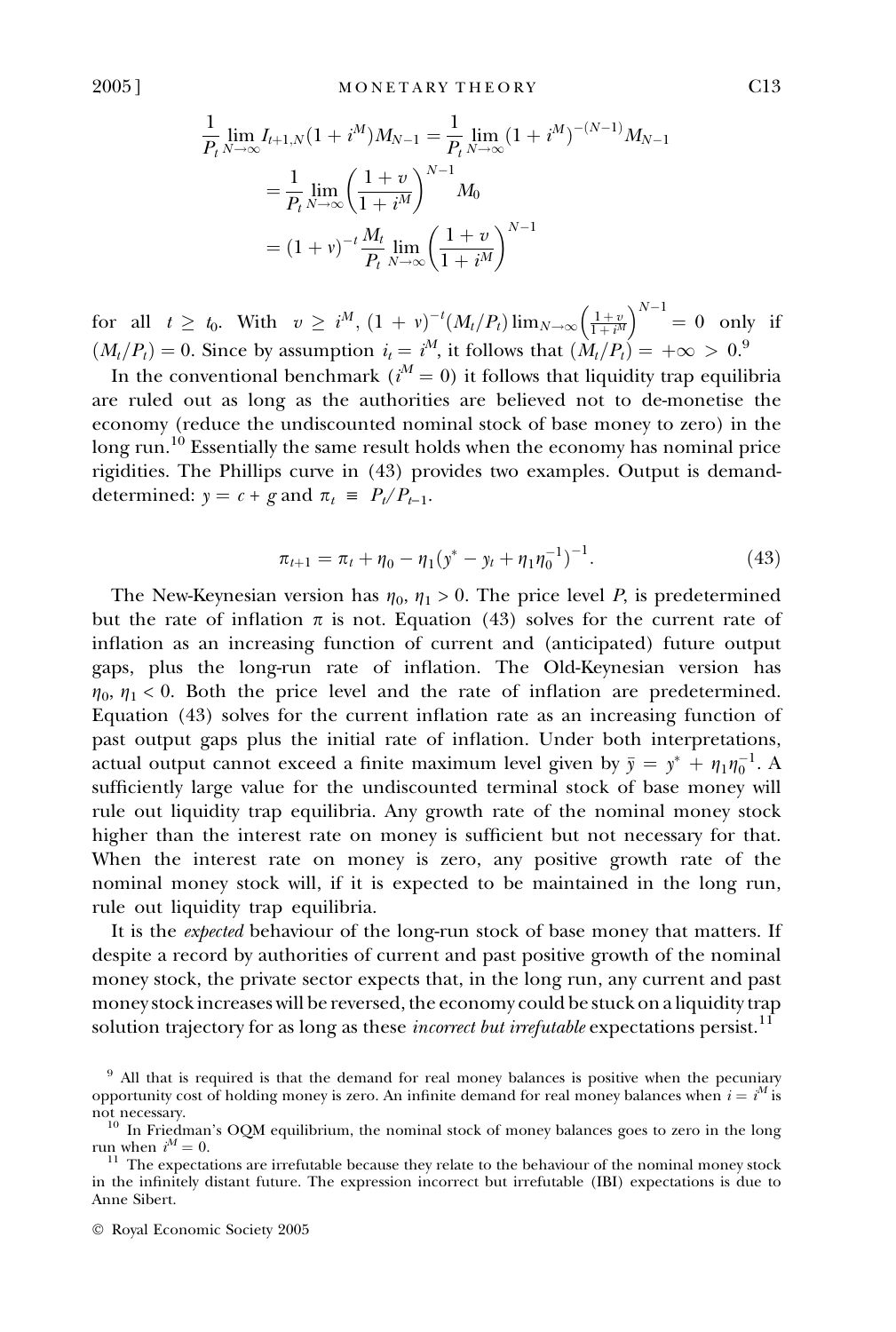## 3. Negative Nominal Interest Rates

Why did we not see negative nominal interest rates in Japan during the years 2000- 2003? The short answer is that the risk-free short nominal interest rate on nonmonetary financial instruments (nominal bonds) is bounded from below by the nominal interest rate on base money. Since currency has a zero nominal interest rate, the nominal interest rate on bonds cannot be negative. The slightly longer answer is that base money consists of currency and commercial bank reserves with the central bank. Let the nominal interest rate on currency be  $i^C$ , the nominal interest rate on bank reserves  $i^R$ , the carry cost of bonds  $\gamma$ , the carry cost of currency  $\gamma^C$  and the carry cost of bank reserves  $\gamma^R$ . If both currency and base money have superior liquidity to bonds, the following equality must hold: $12$ 

$$
i - \gamma \ge \text{Max } \{i^C - \gamma^C, i^R - \gamma^R\}. \tag{44}
$$

The storage and security costs of holding currency in large amounts are high, so  $\gamma^C > \gamma \approx \gamma^R \approx 0.$  The nominal interest rate on bank reserves with the central bank can be anything, positive or negative. These are balances in electronic ledgers. The creditor (the central bank) knows exactly the size of the balances held at each instant by the debtors (the commercial banks). When you know the legal identity of the owner and how much he holds at each instant, paying interest, positive or negative, is trivially simple. The binding constraint on the nominal interest rate is therefore the interest rate on currency, net of carry costs:

$$
i \geq i^C - \gamma^C. \tag{45}
$$

Since the interest rate on currency is zero, the interest rate on bonds can only be negative by the margin permitted by the (high) carry costs of currency. That may not be enough for monetary policy purposes during a sharply deflationary episode.

The reason currency does not pay interest, positive or negative, is that it is administratively costly so to do. Currency is a negotiable bearer bond. The holder (owner) is anonymous. Because the issuer does not know the identity of the bearer, it must be possible to identify for each particular unit of the monetary instrument (currency notes) whether interest due has been paid or received. This is necessary both to prevent a given note from being presented repeatedly for the payment of (positive) interest or to induce the anonymous owner to come forward and pay any interest due to the issuer (in the case of negative interest). Notes have to be stamped or marked, the way old-fashioned positive interest-bearing bearer bonds coupons were clipped when interest was paid. The idea of taxing currency in this way goes back at least to Gesell (1916), was supported by Irving Fisher (1933) and has recently been revived by Buiter and Panigirtzoglou (2001, 2003) and Goodfriend (2000).

There is no doubt that imposing a carry tax on currency would be administratively cumbersome – it would require, for instance, sufficiently heavy penalties for using unstamped, interest-overdue currency to induce holders of currency to come

 $12$  i<sup>c</sup> represents the pecuniary returns on currency to honest folk. The criminal uses of currency bestow on it an often much higher risk-adjusted expected rate of return than is available (for the criminal) on less anonymous investments with higher conventional pecuniary rates of return.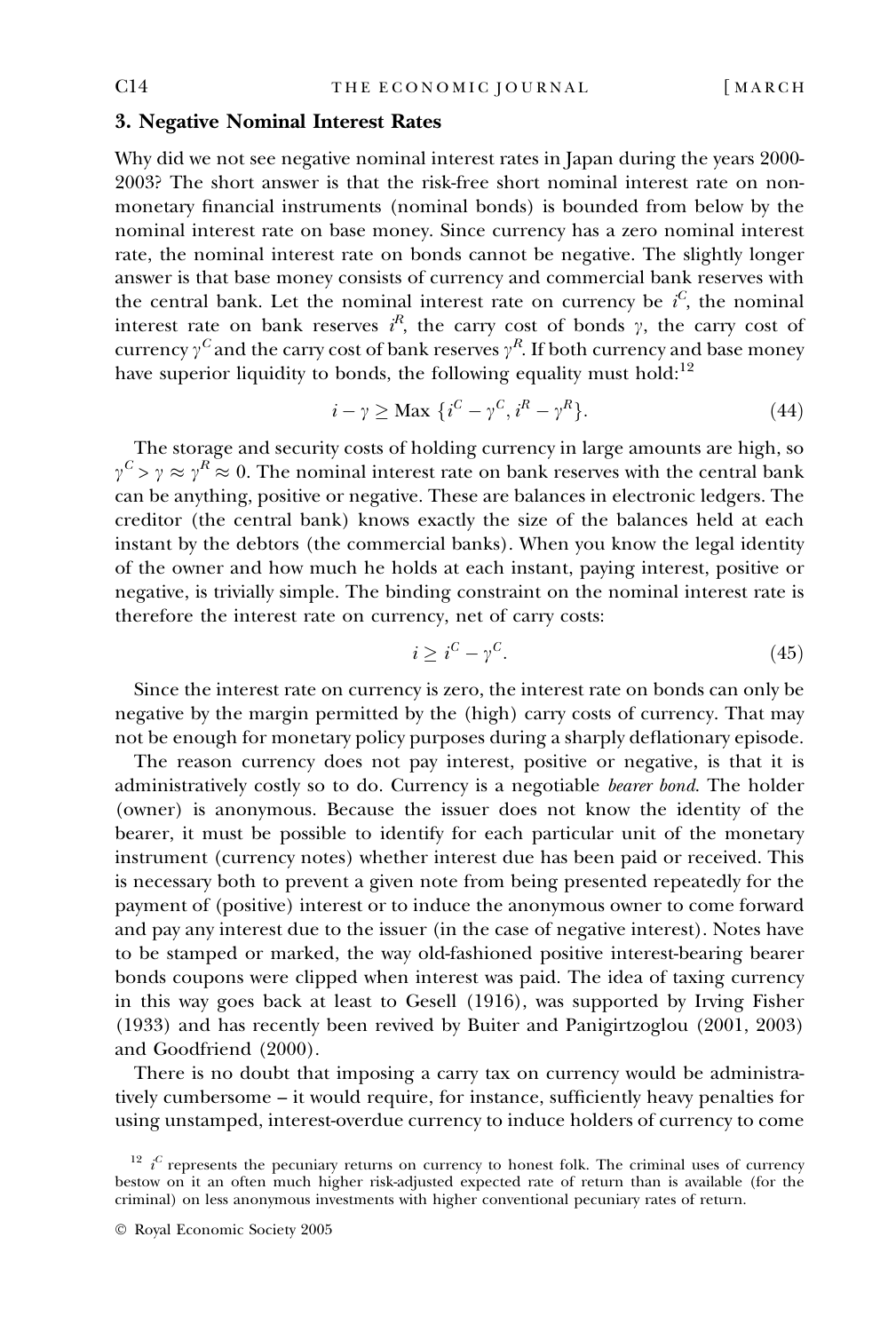forward and pay the tax. These costs have to be set against the cost of being stuck at the zero bound or the cost of pursuing policies that would make it unlikely that the zero bound could become a binding constraint – a higher (target) rate of inflation.<sup>13</sup>

# 4. The Fallacy of the Fiscal Theory of the Price Level

The main theme of this lecture is that monetary policy is part of intertemporal public finance. However, not every theory asserting a strong link between the government budget and the price level makes sense, as is evident from the rise and fall of the so-called 'Fiscal Theory of the Price Level', a theory first proposed in the 1980s (Begg and Haque, 1984), which gained prominence during the 1990s (Sims, 1994, 1997, 1999, 2001; Woodford, 1995, 1997, 1998a,b, 2001, 2003; Cochrane, 1998, 2001, 2003 and Kocherlakota et al., 1999). The FTPL was shown to be a fallacy in Buiter (2002) and Niepelt (2004); see also (McCallum, 2001; Benassy, 2003). The key assumption of the FTPL is that, when the nominal interest rate is set exogenously (or as a function of real variables only), the GIBC does not have to hold identically but only in equilibrium. This assumption is unacceptable because it denies the single most important defining characteristic of a market economy: hard budget constraints based on clearly defined property rights, backed up with default penalties in case of nonobservance. Not surprisingly, the FTPL, a theory based on turning an identity into an equilibrium condition, has a large number of anomalous and inconsistent implications. A theory is only as good as the sum total of its implications. That makes the FTPL a spectacular monetary theory erratum and corrigendum.

In the eight Subsections of Section 4 that follow, I outline a few of the more notable anomalies and inconsistencies implied by the FTPL. Before turning to these, however, it is important to bring out the intrinsic enormity of confusing the roles of equilibrium conditions and identities in general equilibrium models, including the dynamic monetary general equilibrium models under consideration here.

The budget constraint is a fundamental building block of any market economy. It is the requirement that an agent's financial plan be internally consistent or coherent: the sum of all planned uses of funds should not exceed the sum of all planned or expected sources of funds. In dynamic macroeconomic models, two kinds of uses and sources of funds can be distinguished: contractual and discretionary. Contractual uses (sources) of funds in any period  $t$  are predetermined payments to be made (received) on financial instruments inherited from period  $t - 1$ . Failure to meet such contractual obligations in the case of a debtor mean default and possible bankruptcy, intervention by the courts and legal or other sanctions. Discretionary uses and sources of funds are payments and receipts that can be freely chosen in period  $t + 1$ . Period t private and public consumption, endowments, taxes and purchases or sales of financial instruments fall into that category. The budget constraint of an agent implies that not all discretionary uses

<sup>&</sup>lt;sup>13</sup> If the zero nominal interest rate on currency were really the only obstacle to setting negative nominal interest rates, that would represent a powerful motive for getting rid of currency completely (see also Section 5).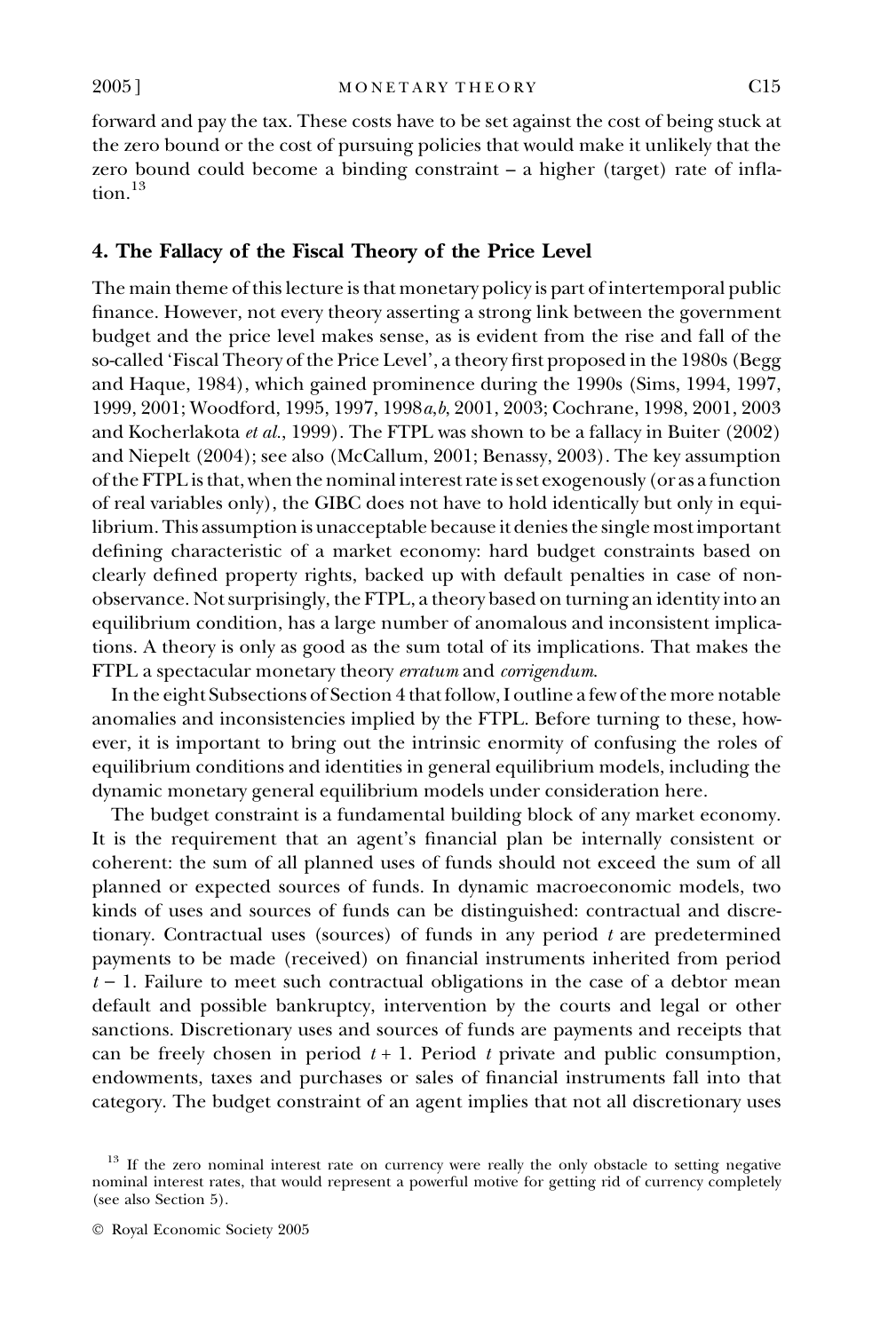and sources of funds can be specified independently if he is committed to fulfill his contractual financial obligations always. It also implies that, if all discretionary uses and sources of funds are specified independently (without regard to his outstanding contractual obligations), the economic agent will not, in general, be able to meet his outstanding contractual financial obligations. The budget constraint then implies that if the agent sticks to (implements) his plan for all discretionary uses and sources of funds, the outstanding (predetermined) contractual financial obligations will have to be overwritten and revalued (or re-priced) for the planned discretionary uses and sources of funds to be feasible.

A familiar example is non-performing debt which is priced at a discount from its notional value because the present value of current and future expected debt service is less than the debt's notional or contractual value. The CTPL asserts that the budget constraint applies in the same way to all economic agents. It applies when the agent is small (say, a price-taking consumer or competitive firm) or large (say a monopolist or a government that recognises its market power). It applies to the private sector and to the government. The government has some unique sources of funds at its disposal: it has the power to tax (which is a legal monopoly) and the ability to assert a monopoly over the issuance of negotiable bearer notes (cash) and to attach special privileges (such as legal tender status) to that financial instrument. However, even a large economic agent with two unique sources of funds is subject to the constraint that not all discretionary uses and sources of funds can be specified independently if he is committed to meet his contractual obligations always.

The CTPL allows for the possibility that the government may not be able to, and may not even plan to, meet its contractual debt obligations. An overdetermined FFMP is possible. An example is the non-Ricardian tax policy where (21) holds instead of (20): real spending and real taxes plus seigniorage are specified exogenously for all time, without any reference to the government's outstanding stock of debt obligations. In that case, from the perspective of the CTPL, (22) no longer applies, the budget constraint becomes 'soft', and  $V_{th}$  becomes an endogenous variable, revaluing the government's outstanding contractual obligations to bring consistency to the FFMP. The government's intertemporal budget constraint becomes an effective real public debt pricing kernel. $^{14}$ 

The interpretation of  $V_t < 0$  and  $f_t > 0$  is that the government imposes, at the very beginning of period t, a capital levy (not included in  $\bar{\tau}$ ) which allows it to pay off the outstanding contractual public debt and have some resources left to achieve a net credit position *vis a* vis the private sector.<sup>15</sup> If this argument does not convince, we must conclude that, if the GIBC with the non-Ricardian fiscal rule

<sup>&</sup>lt;sup>14</sup> Since  $V_{t+1}f_{t+1} = (1 + r_{t+1})V_tf_t + \bar{g} - \bar{\tau}$  under the non-Ricardian rule, if  $V_{t}f_t > 0$  and  $\bar{g} - \bar{\tau} > 0$ , the growth rate of the effective real debt would exceed the real interest rate each period. The government's solvency constraint (14) would be violated. If  $V_{tf} < 0$  and  $\bar{g} - \bar{\tau} < 0$ , the growth rate of the real effective stock of government net non-monetary credit would exceed the real interest rate each period, so in equilibrium the household's solvency constraint (5) would be violated. However, if we permit  $V_t < 0$ , then sgn  $\{V_t f_t\} = \text{sgn } \{\bar{\tau} - \bar{g}\}$  says nothing about the relationship between sgn  $\{f_t\}$  and  $sgn\{\bar{\tau}-\bar{g}\}.$ 

<sup>&</sup>lt;sup>15</sup> The interpretation of  $V_t < 0$  and  $f_t < 0$  is that the contractually net creditor government makes, at the very beginning of period t, a capital transfer (or gift) (again not included in  $\bar{\tau}$ ) which allows the private sector to pay off its outstanding contractual debt to the government and have some resources left to extend net credit to the public sector.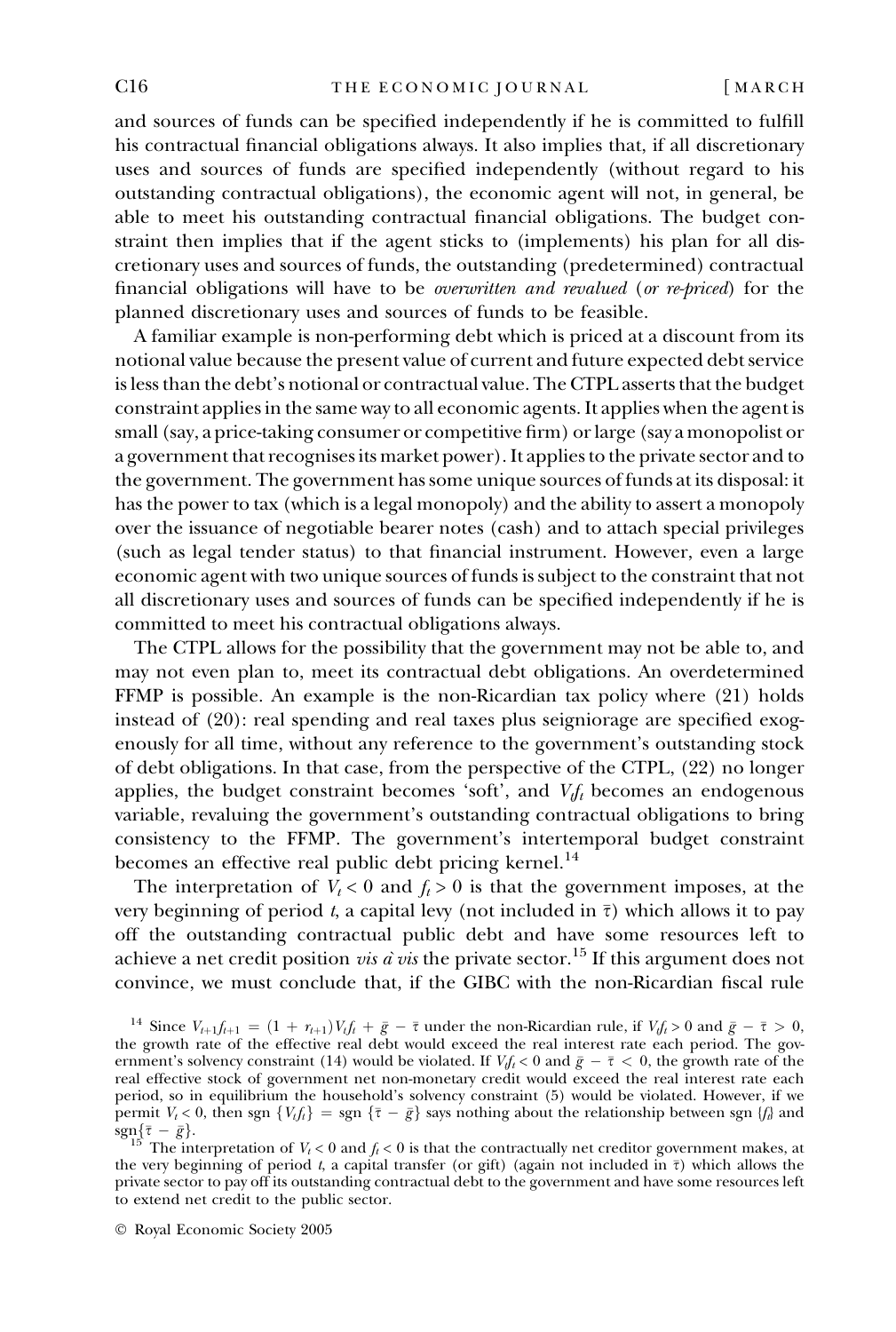and the overdetermined FFMP can be satisfied only with a negative value of  $V<sub>b</sub>$ then no equilibrium exists.

Whether a positive value of  $V_t$  greater than one is acceptable, depends on how far one is willing to push the view that government debt is equity in the stream of current and future primary surpluses and seigniorage. The conventional view is that debt is equity without the upside: debt may sell for less than its contractual value, but it cannot sell for more:  $0 \leq V_t \leq 1$ . If public debt is viewed as true equity, with an upside as well as a downside,  $V_t > 1$  would be acceptable. When  $f_t > 0$ ,  $V_t > 1$  can be interpreted as an extraordinary dividend paid to the private bond holders. If we insist on  $V_t \leq 1$  but the solution for  $V_t$  from the GIBC gives  $V_t$  > 1, we must find some other way to determine how the government disposes of the excess of the present value of its current and future primary surpluses plus seigniorage over the contractual value of its outstanding debt. Otherwise no equilibrium exists in this case either. This is an open issue.

The FTPL asserts that it is possible to have an overdetermined FFMP (e.g. the non-Ricardian tax rule in (21)) but still to require that the government meets its financial obligations exactly, that is, (22) holds. What makes this possible, according to the FTPL, is that the general price level  $P_t$  plays the role played by  $V_{tft}$ in the CTPL. In my simple model, the period  $t$  GIBC alone determines the general price level.

## 4.1. I Could Not Have Started from Here

Niepelt (2004) makes the point that the combination of a non-zero predetermined, outstanding stock of nominal government debt and a non-Ricardian FFMP could not be the outcome of an equilibrium process. How did the household that holds  $B_{t-1}$  at the beginning of period t come to choose that stock of nominal contractual debt obligations in earlier periods? In a rational expectations equilibrium a household's willingness to take on nominal debt in period  $t - 1$  is contingent on that debt earning the appropriate (risk-adjusted) real rate of return between periods  $t - 1$  and  $t$ . In our simple model, this is reflected in the condition that  $1 + r_{t+1} = (1 + i_{t+1})(P_{t+1}/P_t)$  for all  $t \geq 1$ .

The FTPL determines the initial value of the general price level from (46) for  $t = 1$ :

$$
\frac{(1+i_l)B_{l-1}}{P_t} + (1+r_l)d_{t-1} = \frac{1+\rho}{\rho}(\bar{\tau}-g). \tag{46}
$$

Niepelt asserts that we cannot simply assume that in the initial period,  $t = 1$ , there is a positive stock of nominal government bonds outstanding,  $B_0 > 0.16$  We have to be able to show that the initial stock of government nominal debt at the beginning of any given period, say, t, is also an equilibrium outcome for the stock of government nominal debt in period  $t$  when the economy is modelled starting in period  $t - 1$  or earlier.

<sup>16</sup> Assuming that  $(1 + \rho)/\rho(\bar{\tau} - g) - (1 + r_1)d_0 > 0$ .

 $©$  Royal Economic Society 2005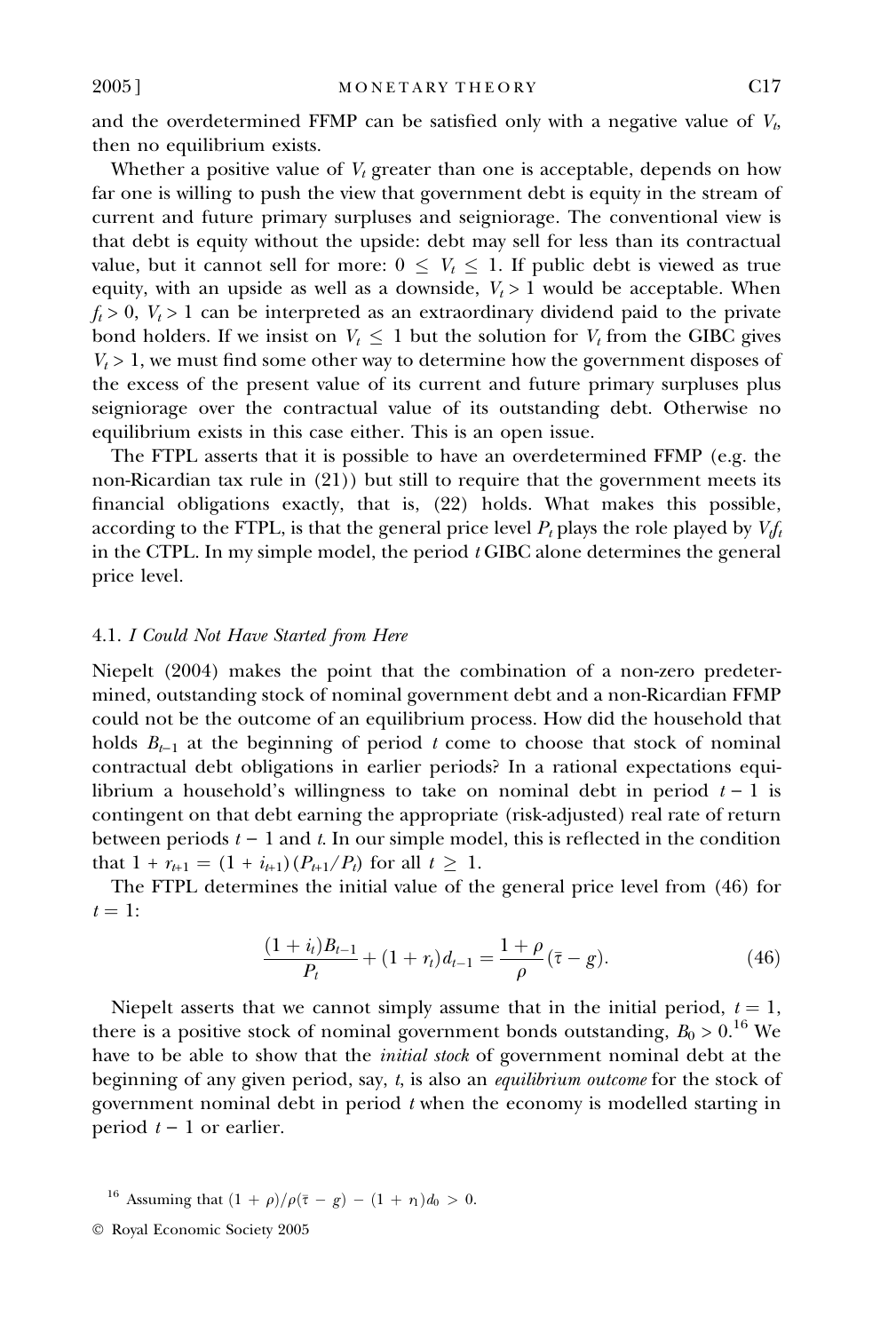What this argument amounts to is that, in some 'pre-initial period', period 0, say, there was zero nominal government debt outstanding, so the GIBC for that period was

$$
(1 + \bar{r}_0)\bar{d}_{-1} = \frac{1 + \rho}{\rho}(\bar{\tau} - g). \tag{47}
$$

It is clear that, since both sides of (47) are exogenously determined, the FTPL will, generically, produce an overdetermined equilibrium. The CTPL, of course, keeps going strong also in this case. Its counterpart to (47) is

$$
V_0(1+\bar{\eta}_0)\bar{d}_{-1} = \frac{1+\rho}{\rho}(\bar{\tau}-g). \tag{48}
$$

With an overdetermined non-Ricardian fiscal rule, the government will not, in general, be able to meet its contractual obligations exactly:  $V_0 \neq 1$ . The GIBC now determines the effective real value of the non-monetary public debt  $V_0(1 + \bar{r}_0)\bar{d}_{-1}$ through the endogeneity of the public debt revaluation factor  $V_0$ .

Niepelt is correct that government fiscal policies must be Ricardian if the initial stock of nominal government debt is to be rationalisable as the outcome of a rational expectations equilibrium. The introduction of nominal public debt in period 0 must have been acceptable to households with Ricardian budget rules, for whom, ex ante,  $1 + r_1 = (1 + i_1)(P_1/P_0)$  for all values of  $P_1$  and  $P_0$  and not just for the periods 0 and 1 equilibrium values. I do not share his view that the initial stock of nominal government debt ought always to be rationalised this way. I am happy to take the inherited stock of contractual obligations to be whatever it is – history happened. There are then two ways for the government to deal with its inherited contractual obligations – and it is irrelevant whether these are nominal or real. Either government fiscal policies are Ricardian or the non-monetary government debt (real and/or nominal) is revalued, through an endogenous public debt revaluation factor,  $V_t$  to ensure that the effective real value of the government's debt in each period  $V_t f_t$  satisfies the GIBC for that period.

When the authorities fix the nominal interest rate sequence exogenously, the CTPL has nominal indeterminacy, both with the Ricardian and the non-Ricardian fiscal rule. All real variables – the real stock of money balances, the inflation rate, the nominal interest rate and the effective real value of the government's nonmonetary debt ( $V_t f_t$  in the non-Ricardian case) are uniquely determined but the nominal money stock and the general price level are indeterminate. In the non-Ricardian case, if  $B_t \neq 0$ , neither the general price level  $P_t$  nor the public debt valuation factor  $V_t$  are determinate, although the variable that matters,  $V_t f_b$  is uniquely determined as the real 'residual claim' to the future primary surpluses and seigniorage of the state. The nominal indeterminacy of the conventional model is not a problem or a weakness. It is simply a reflection of the fact that the authorities have not provided a nominal anchor for the system.<sup>17</sup>

<sup>&</sup>lt;sup>17</sup> The nominal interest rate (more precisely, the difference between the nominal interest rate and the nominal interest rate on base money), is a real variable – the real pecuniary rate of return differential between money and bonds.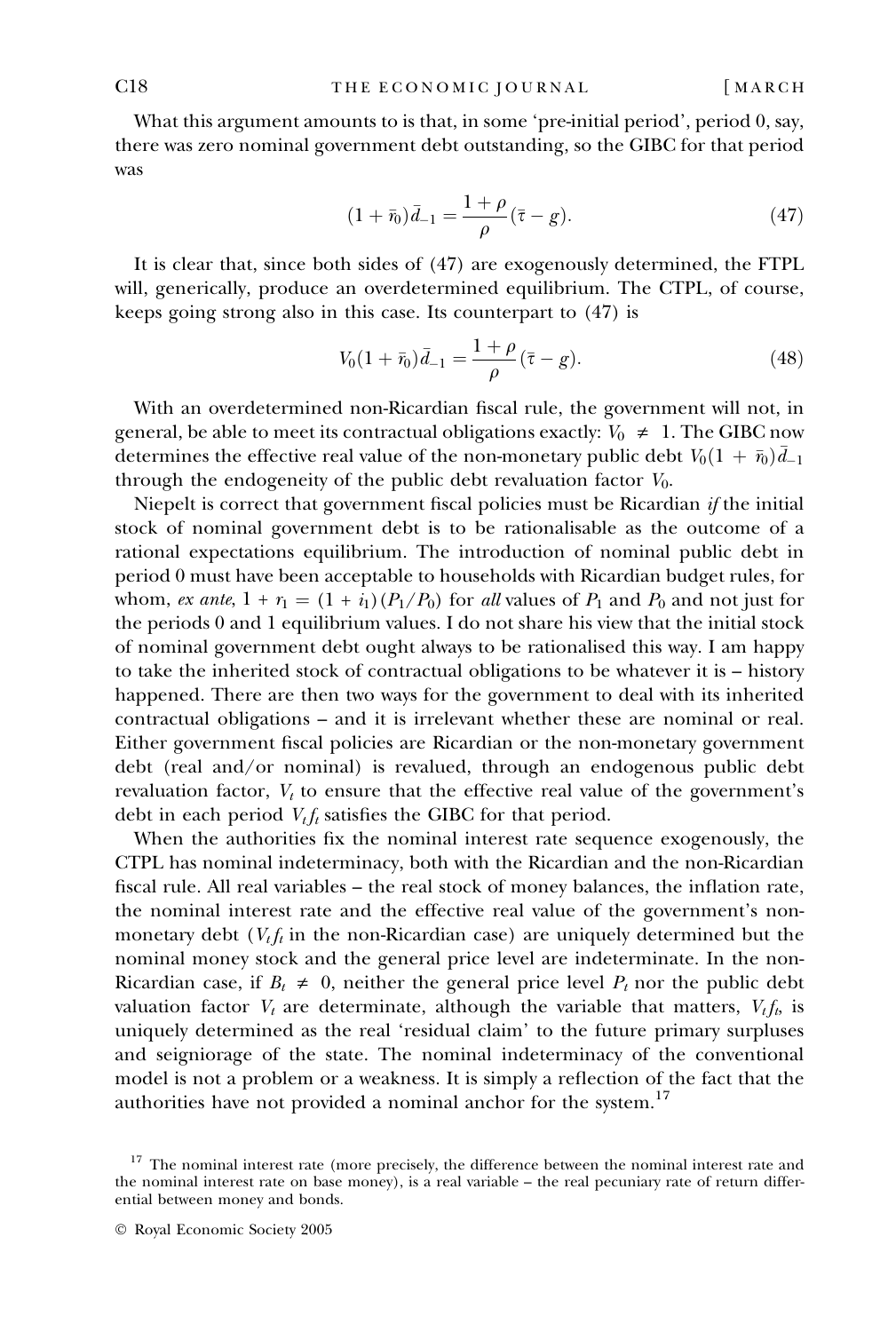Superficially, the presence of a positive outstanding stock of non-monetary nominal public debt plus the assumption that the authorities peg the nominal interest rate may appear to provide an escape from the real overdeterminacy that would normally be expected under an (overdetermined) non-Ricardian fiscal rule when the government is required to honour its contractual obligations. Closer inspection of the putative FTPL equilibrium and its properties demonstrates, however, that anomalies and contradictions abound. I will list a few of the most interesting ones.

### 4.2. Prices Clear Markets, not Budget Constraints

Economists think of equilibrium prices as clearing markets, not budget constraints. Also, a particular equilibrium is viewed as more interesting and relevant, if it can be shown to be the outcome of an equilibrating process that drives prices back to the equilibrium when the equilibrium is perturbed. Ideally, the 'outof-equilibrium' forces driving prices back to equilibrium would themselves be modelled as part of some more general 'meta-equilibrium model', but the complexity of such an approach is such that Walrasian or Marshallian tâtonnementtype adjustment processes taking place in virtual time rather than calendar time are often resorted to.<sup>18</sup> Walrasian tâtonnement, for instance, has a price rising if, at are often resorted to.<sup>18</sup> the prevailing level of that price, there is excess demand. What plausible disequilibrium adjustment story can one tell if the value of the general price level in period 1, say, is below the value that equates both sides of the GIBC in (46) for  $t = 1$ ? Why would there be any upward pressure on the general price level in period 1, simply because at the prevailing value of  $P_1$  the real value of the government's nonmonetary debt exceeds the present discounted value of current and future real primary surpluses plus real seigniorage? This critique of the FTPL, due to John Sutton, is similar in spirit, although quite different formally, from McCallum's demonstration that the FTPL is not 'learnable' (McCallum, 2003b).

#### 4.3. The HTPL and the ETPL

As regards the valuation of its debt, the government is in a position that is not fundamentally different from that of any private agent. The conventional household optimisation problem solved in Section 1.1 assumes that the HIBC holds identically (that is, the household follows a 'Ricardian consumption plan'). Instead, we could, by analogy with the FTPL, have any individual household (or, perhaps a set of households with market power) fix every element in their infinite sequences of real consumption  $\{c_i; t \geq 1\}$  and consumption of real liquidity services  $\{m_t[(i_{t+1} - i_{t+1}^M)/(1 + i_{t+1})]; t \geq 1\}$ .<sup>19</sup> The HIBC, treated as an equilibrium

<sup>&</sup>lt;sup>18</sup> Walrasian tâtonnement has a price rising (falling) when there is excess demand (supply) at the current price. Marshallian tâtonnement has a quantity rising (falling) when the damand price exceeds (is below) the supply price.

 $19$  An alternative would be to fix only one element of the infinite consumption sequence and to use the first-order conditions for a household optimum to derive the others and the sequence of real money balances.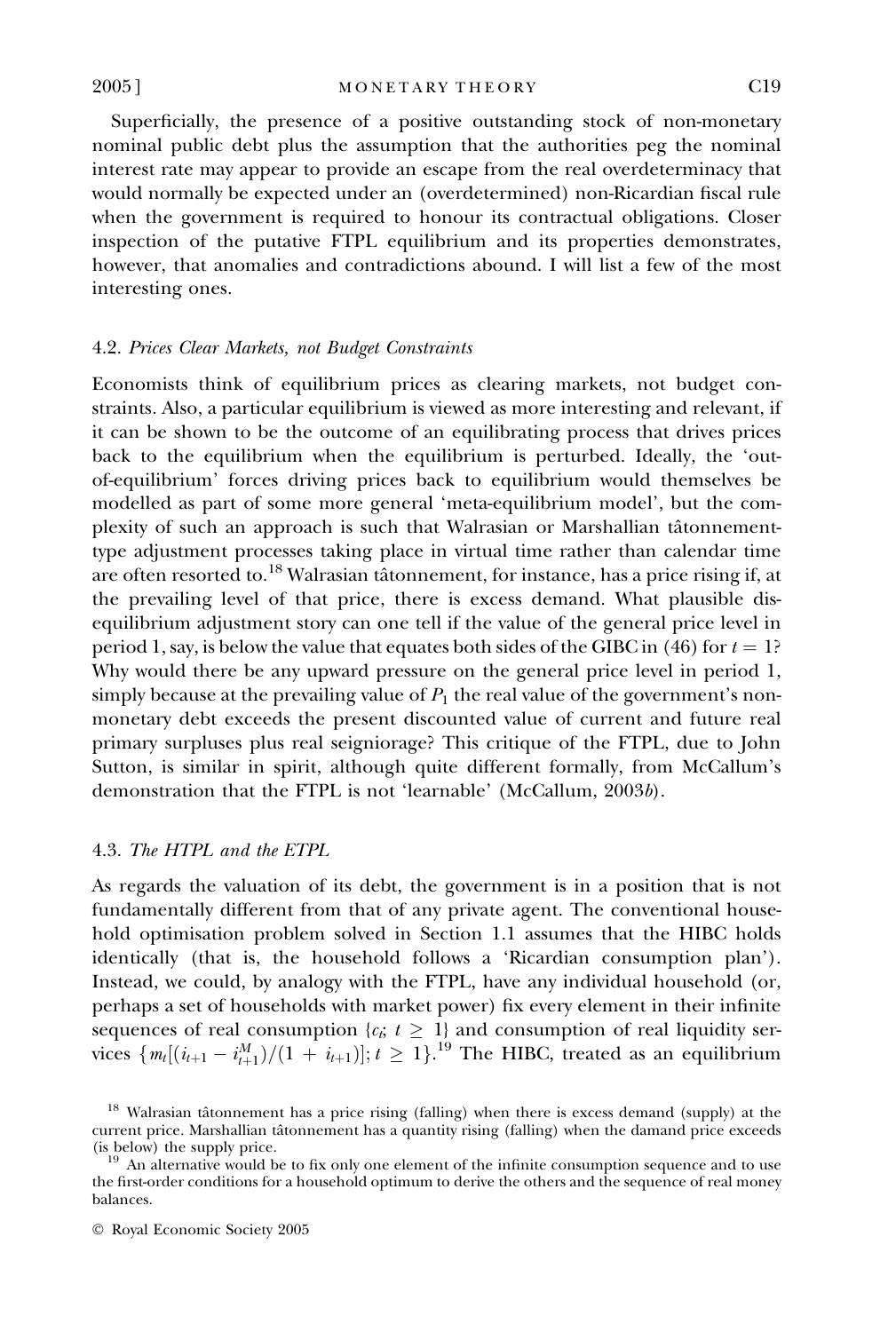C20 THE ECONOMIC JOURNAL MARCH

condition rather than an identity, would then be turned into a household real debt revaluation equation or household real debt pricing kernel. If we then insist that the household meet its contractual debt obligations exactly, we would have the HIBC theory of the price level or HTPL. In models with private enterprises as well as households, we could do the same for any enterprise with monopoly power and have the enterprise budget constraint theory of the price level or ETPL. This would be nonsense, of course, just like the FTPL.

#### 4.4. The FTPL When the Money Stock is Exogenous

Problems of overdeterminacy are present when the government fixes the sequence of nominal money stocks, as in (18). With the non-Ricardian FFMP and  $V_t =$ 1,  $t \geq 1$ , the period t price level is determined from the period t GIBC in (46) alone.

Stepping away from our log-linear utility function, consider the case where the demand for real money balances is independent of the nominal interest rate, say, because it is derived from a simple Lucas-Stokey cash-in-advance constraint:

$$
M_t \ge P_t c_t
$$
  
=  $P_t c_t$  if  $i_t > i_t^M$ .

Assume the growth rate of the nominal money stock is sufficiently high to ensure that  $i_t > i^M$ , for all  $t \geq 1$  (this requires  $1 + v > (1 + i^M)/(1 + \rho)$ ). In that case  $P_t =$  $M_t/(y^* - g), t \ge 1$ . The price level is overdetermined. When the demand for money is sensitive to the nominal interest rate, there is overdeterminacy of the price level when the economy lasts for a finite number of periods (Buiter, 2002). With an infinite horizon, there is non-existence of equilibrium.This follows from the analysis of inflationary and deflationary bubbles in Section 2 (Buiter and Sibert, 2004). There can be an equilibrium only if the initial price level determined by the GIBC happens to support the stationary state solution to (36) given in (37). More general utility functions may weaken this stark non-existence result somewhat.

The response of proponents of the FTPL to the overdeterminacy problem when the government sets an exogenous nominal money stock sequence rather than an exogenous nominal interest rate sequence, is that the FTPL was never meant to apply to the case where the nominal money stock is exogenous. When  $M$  is the exogenous instrument, the budget constraint should hold identically and the fiscal rule should be Ricardian.

But why should the details of the monetary rule determine whether the government views its intertemporal budget constraint as an identity rather than an equilibrium condition? If the government were to set the nominal interest rate not exogenously but as a function of the nominal money stock (or any other nominal variable), say  $i_t = \beta_1 + \beta_2 M_t$ ,  $\beta_2 \neq 0$ , the GIBC would have to be an equilibrium condition rather than identity. If it were to set the nominal interest rate as a function of the real money stock (or any real variable), say  $i_t = \beta'_1 + \beta'_2 m_t$ , the GIBC could be an equilibrium condition and the fiscal rule could be non-Ricardian. This flip-flopping of the GIBC from being treated as an identity to being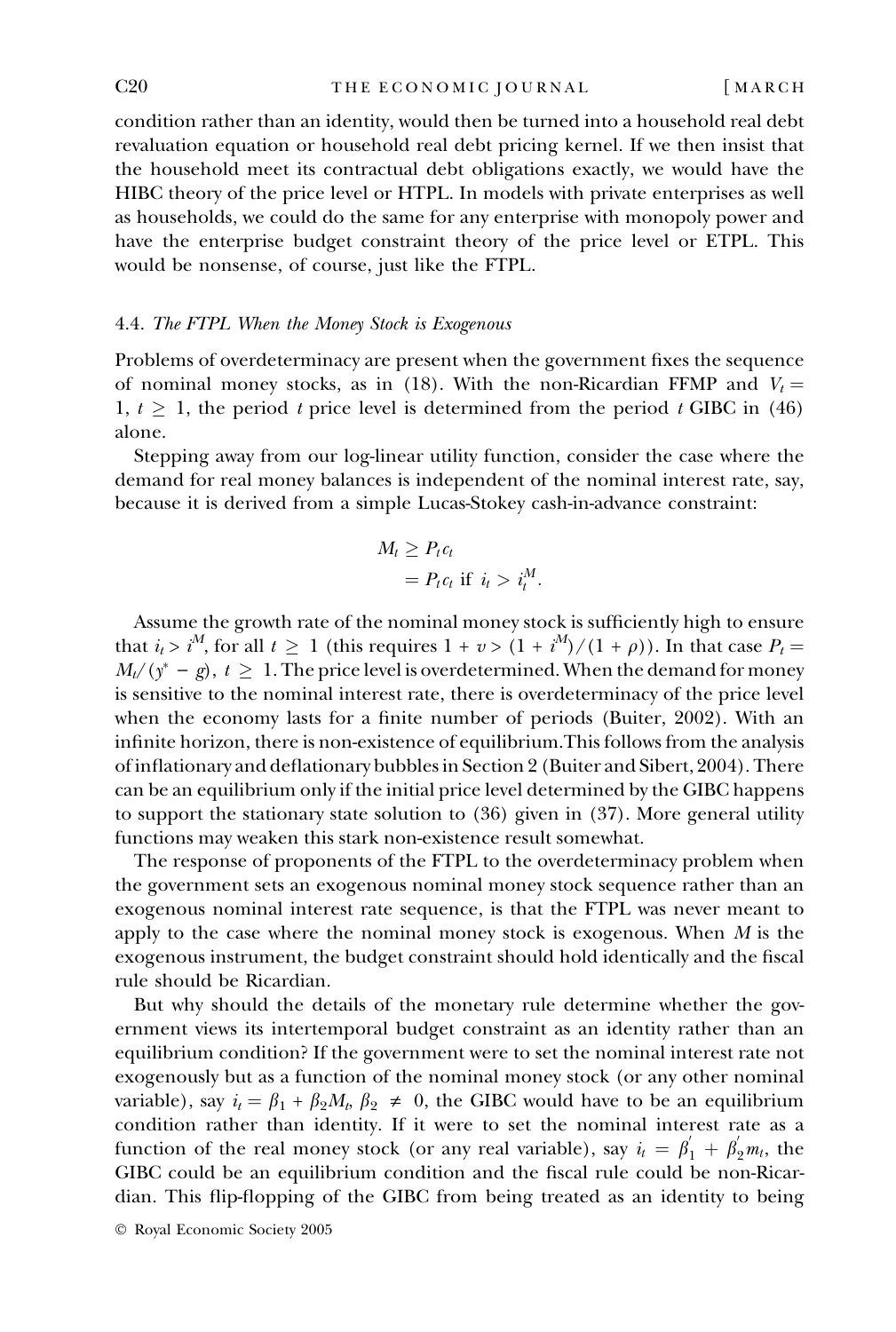treated as an equilibrium condition, with no justification other than that this makes the number of equilibrium conditions equal the number of unknowns, is unacceptable methodologically. Restrictions on individual behavioural relationships should not be based on system-wide or general-equilibrium considerations.

### 4.5. A Negative Price Level, Anyone?

Consider the nominal interest rate rule (19) for which, under the CTPL, that is, in well-posed general equilibrium models, there always is, and should be, nominal indeterminacy. The FTPL enrols the period  $t$  general price level,  $P<sub>t</sub>$ , for the part played in well-posed monetary general equilibrium models by  $V_t f_t$ . The GIBC determination of the price level makes sense only if the implied price level is nonnegative. That is, the following relationship must hold:.

$$
\text{sgn}\left\{\frac{(1+i_t)B_{t-1}}{P_t}\right\} \equiv \text{sgn}\left\{\frac{1+\rho}{\rho}(\bar{\tau}-\bar{g}) - (1+\eta_t)d_{t-1}\right\}, \quad t \ge 1. \tag{49}
$$

In period 1, all variables in  $(49)$  other than  $P_1$  are either predetermined or exogenous. If all debt were nominal debt, that is,  $(1 + i_1)B_0/P_1 = f_1$ , the violation of (49) would imply that either the government's or the private sector's solvency constraint is violated.<sup>20</sup> However, if  $d_t \neq 0$ , we cannot use this argument to argue that if the solvency constraints are satisfied, then (49) will be satisfied. This is because we can have, consistent with government solvency:  $\text{sgn}\{f_t\} = \text{sgn}\{(\bar{\tau} - \bar{g})\},$ yet also have  $\text{sgn}\{[(1 + i_t)B_{t-1}]/P_t\} \equiv \text{sgn}\{f_t - (1 + r_t)d_{t-1}\} \neq \text{sgn}\{(\bar{\tau} - \bar{g})\}.$ 

### 4.6. Pricing Phlogiston

A startling implication of the FTPL is that it can price the numeraire, even if the numeraire has no existence (not even a completely disembodied existence) as a good, service or pure financial claim. Pricing something that lives a binary, disembodied existence in cyberspace need not be a problem. However, the FTPL can price a *pure* numeraire: equation (46) can (subject to (49)) price the numeraire, (whatever it is that  $B_t$  is denominated in) even if money (in the sense of a transactions medium, medium of exchange, most liquid store of value or whatever) not only plays no unique role in the economy but does not exist. In an earlier paper on the subject (Buiter, 2002), I called this pure numeraire phlogiston, after the imaginary substance that, before the ascent of modern science, was believed to be responsible for combustion. Such a non-existing, purely imaginary substance makes a perfectly acceptable numeraire. Any two commodities priced in phlogiston will have a well-determined *relative* price. Determining the price of phlogiston

<sup>&</sup>lt;sup>20</sup> Since  $f_{t+1} \equiv (1 + r_{t+1})f_t + g_t - r_t - s_t = (1 + r_{t+1})f_t + \bar{g} - \bar{\tau}$  under the non-Ricardian rule, if  $f_t$  > 0 and  $\bar{g} - \bar{\tau}$  > 0, the proportional growth rate of the debt would exceed the real interest rate each period, so the government solvency constraint (14) with  $V_t = 1$ , would be violated. If  $f_t < 0$  and  $\bar{g}$  –  $\bar{\tau}$  < 0, the proportional growth rate of the stock of government net non-monetary credit would exceed the real interest rate each period, so in equilibrium the household's solvency constraint (4) with  $V_t = 1$ , would be violated.

Royal Economic Society 2005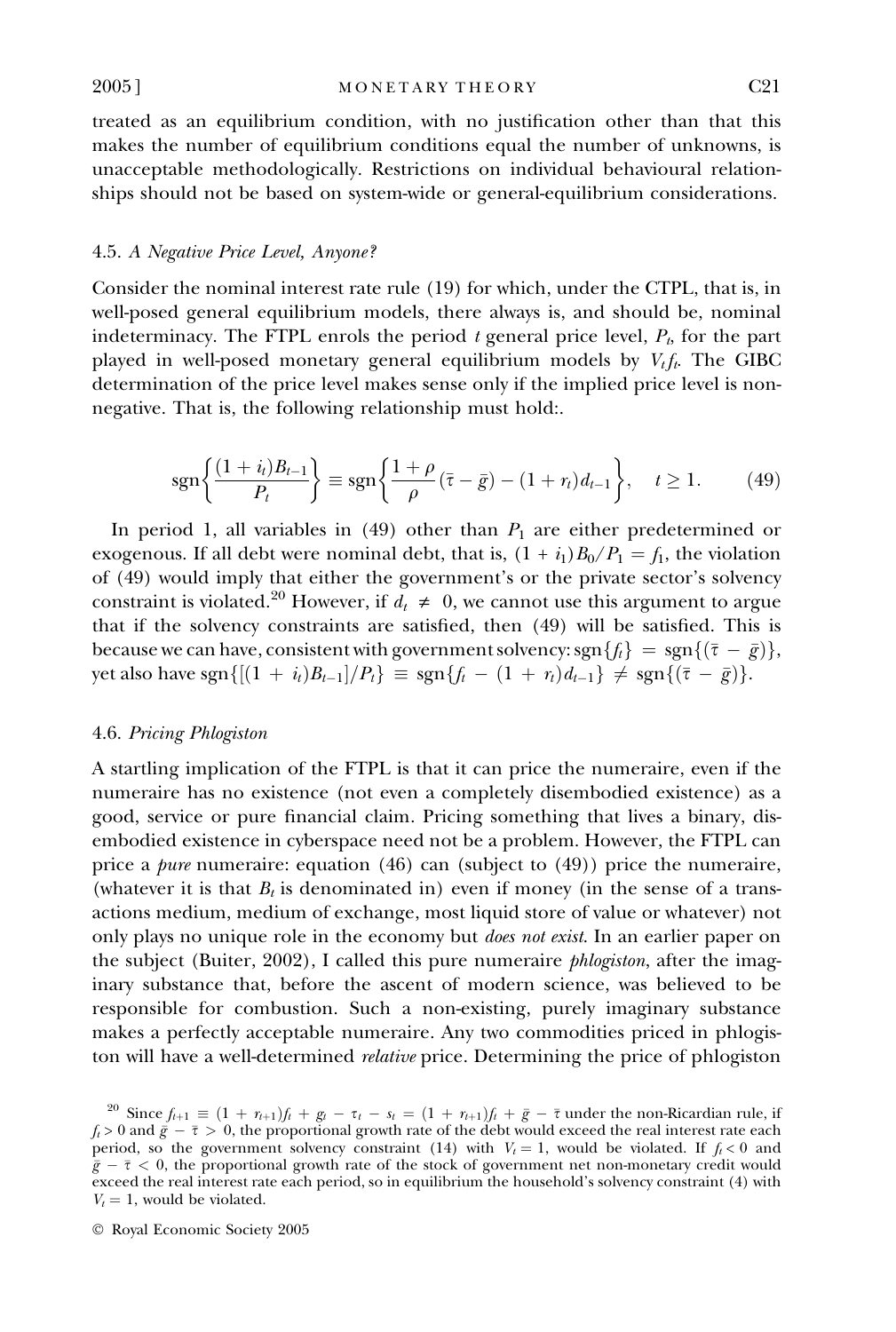itself when phlogiston does not exist except as a word, is an intellectual bridge too far (for a contrary view, see Cochrane (2003)).

# 4.7. No FTPL for Keynesians, New or Old

The price level cannot be determined by the GIBC in the manner proposed by the FTPL, if the price level is predetermined, that is, inherited from the past, as it is in both Old-Keynesian and New-Keynesian models. Equation (43) provides an example of a New/Old - Keynesian Phillips curve with a pre-determined price level. The real interest rate need not be constant and equal to the time preference rate when output is demand-determined, so the overdeterminacy of the FTPL equilibrium when the price level is not instantaneously flexible cannot be determined just from the GIBC itself. Overdeterminacy is, however, present.

## 4.8. Unpleasant Monetarist Arithmetic is not the FTPL

One of the most important contributions of the past 40 years to monetary theory as a branch of intertemporal public finance has been the 'Unpleasant Monetarist Arithmetic' (UMA) paper of Sargent and Wallace (1981). Needless to say, this paper is not an example of the FTPL at work but instead constitutes an elegant example of the CTPL. The UMA paper analyses a Ricardian FFMP with contract fulfillment ( $V_t = 1$ ). There is only index-linked debt, so  $B_t = 0$ ,  $t \ge 0$ . Ignoring trend growth for simplicity, real public spending and real taxes are constant:  $g_t$  =  $g, \tau_t = \tau, t \geq 1$ . There is a regime switch in period  $t_1 > 1$ . From period 1 till period  $t_1 - 1$ , the authorities fix the growth rate of the nominal money stock at some exogenous level v. Index-linked public debt is issued or retired in whatever amount is required to satisfy the period budget identities of the government from period 1 till  $t_1$ . In period  $t_1$ , the government stabilises the real stock of nonmonetary public debt, that is,  $d_t = d_{t_1}, t \geq t_1$ . It achieves this by choosing a growth rate of the nominal money stock for all periods  $t \geq t_1$  that just satisfies the GIBC. The UMA framework implies a fiscal theory of inflation: inflation is a monetary phenomenon but monetary growth is, through the GIBC and the Ricardian FFMP, a budgetary or fiscal phenomenon.

# 5. The Vanishing Monetary Base

There is no reason to believe that the financial instruments currently making up base money, currency and commercial bank balances with the central bank will be around forever, or even for very much longer (Friedman, 2000, 2002). The legal domestic uses of a currency are effectively confined to low value retail transactions. The poor, who tend not to have access to formal sector financial intermediaries, use currency disproportionately. The currencies of some major countries (especially the US dollar) are also used as stores of value and media of exchange in countries with unstable domestic currencies and histories of high or hyperinflation. An estimate by Federal Reserve Board staff suggests that 'As much as two-thirds of all Federal Reserve notes in circulation – perhaps \$250 to \$300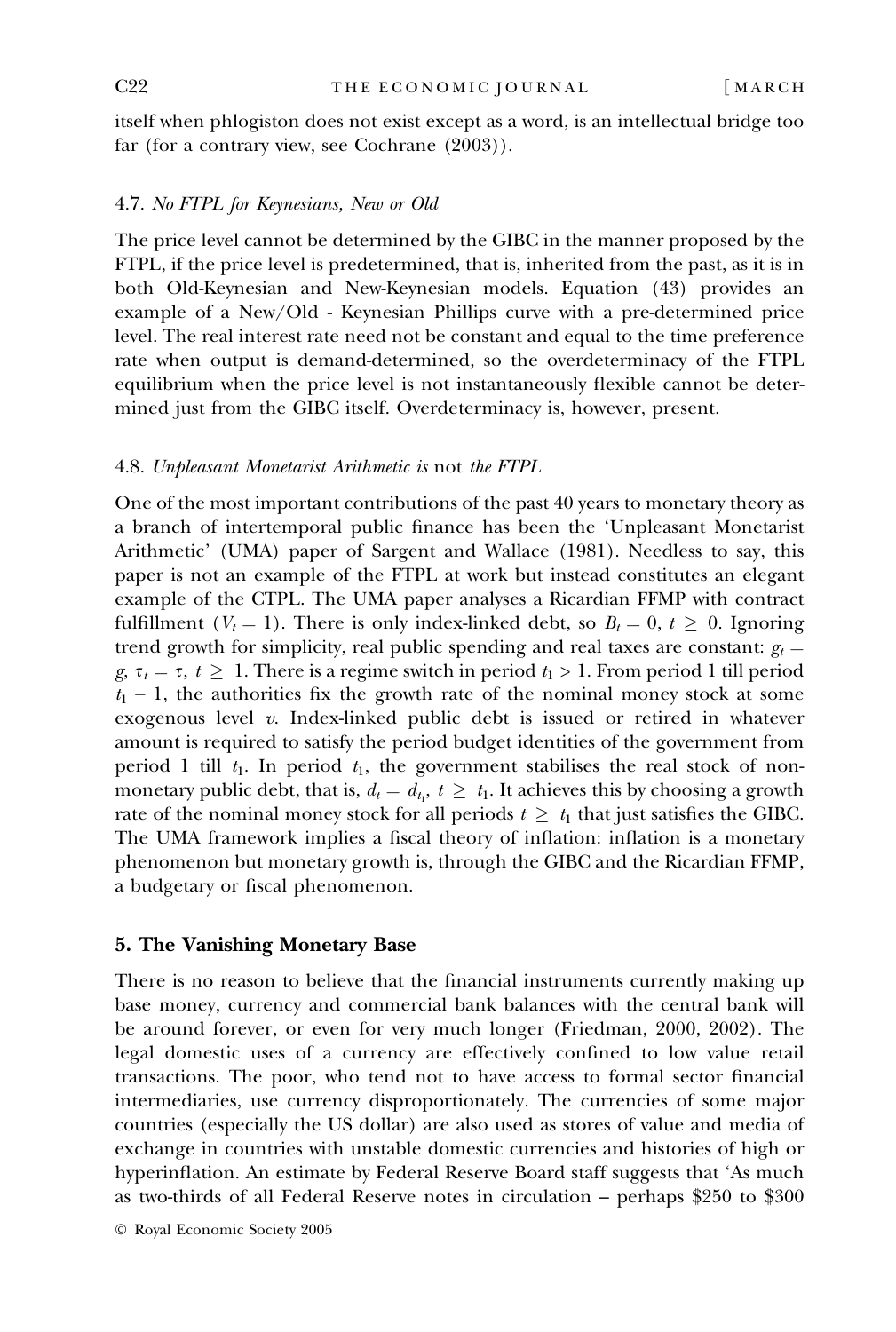billion are now held abroad'(Allison (1998, p.1); see also Doyle (2000), Rogoff (1998, 2002) and Drehman et al. (2002)). Apart from this, the only significant demand for currency, especially for the larger denominations, comes from the grey, black and outright criminal sectors of the economy. The anonymity of the holder of currency – the same feature that makes it difficult to pay interest on currency – makes it attractive to all those engaged in criminal activity, from evading taxes on legitimately earned incomes or evading VAT for services provided by small contractors, to knowingly paying for criminally obtained goods and services, investing the proceeds from criminal activity and financing terrorism.<sup>21</sup>

There are increasingly attractive alternatives to currency for legitimate retail transactions, from centralised electronic means of payment like debit cards to decentralised ones like the 'cash on a chip' and other forms of e-money. In developed countries, the only domestic demand for currency will soon come just from the poor and from those engaged in illegal activity (including terrorism). If a way can be found to enable the poor to have access to the convenience of e-money, there is an overwhelming law enforcement and national security case for doing away with legal tender currency issued by the state. Coins and small denomination currency notes could be exempted, for social and shopping convenience reasons. If the current prohibition on the private issuance of currency (negotiable bearer bank notes) were removed, we would probably see the re-emergence of private currencies, which flourished in the UK and the US before the state granted itself a legal monopoly on negotiable bearer notes. Such private notes would still be popular means of payment and stores of value for the criminal community. From the perspective of law enforcement, an end to state-issued currency and the continuation of the ban on private negotiable bearer notes would have to be viewed as a package. An end to state-issued currency plus a continuation of the ban on private note issuance, enforced with appropriate sanctions, would therefore be preferable. Drehmann et al. (2002) have argued '…that any attempt to force a complete shift to electronic transfer, and to try to ban, or to prevent, the domestic use of cash would be appallingly illiberal'. $^{22}$  If it were to be effective, that might be a price worth paying.

As regards commercial bank balances with the central bank, the details of the instrument should be distinguished from the services (the bundle of characteristics like liquidity and security) that the central bank provides to the commercial banks. Ignoring legally required reserves (a clumsy way of taxing deposit taking if the interest rate on the reserves is below the market rate), the demand for balances with the central bank derives from the unquestioned liquidity of that instrument. Ultimately, that superior liquidity derives from the unquestioned security and creditworthiness of the central bank, as agent of the state. That security and creditworthiness derive partly from the legal tender nature of the central bank's

 $21$  In the US, no Federal Reserve notes with denominations over \$100 are issued, although there is still an oustanding stock of \$500 and \$1000 notes. It is regrettable, from a law enforcement point of view, that the ECB decided to issue *e*500 notes, as there are few if any legitimate and legal uses for such large denomination notes.<br> $\frac{22}{22}$  The quote is from the abstract of Drehmann *et al.* (2002).

Royal Economic Society 2005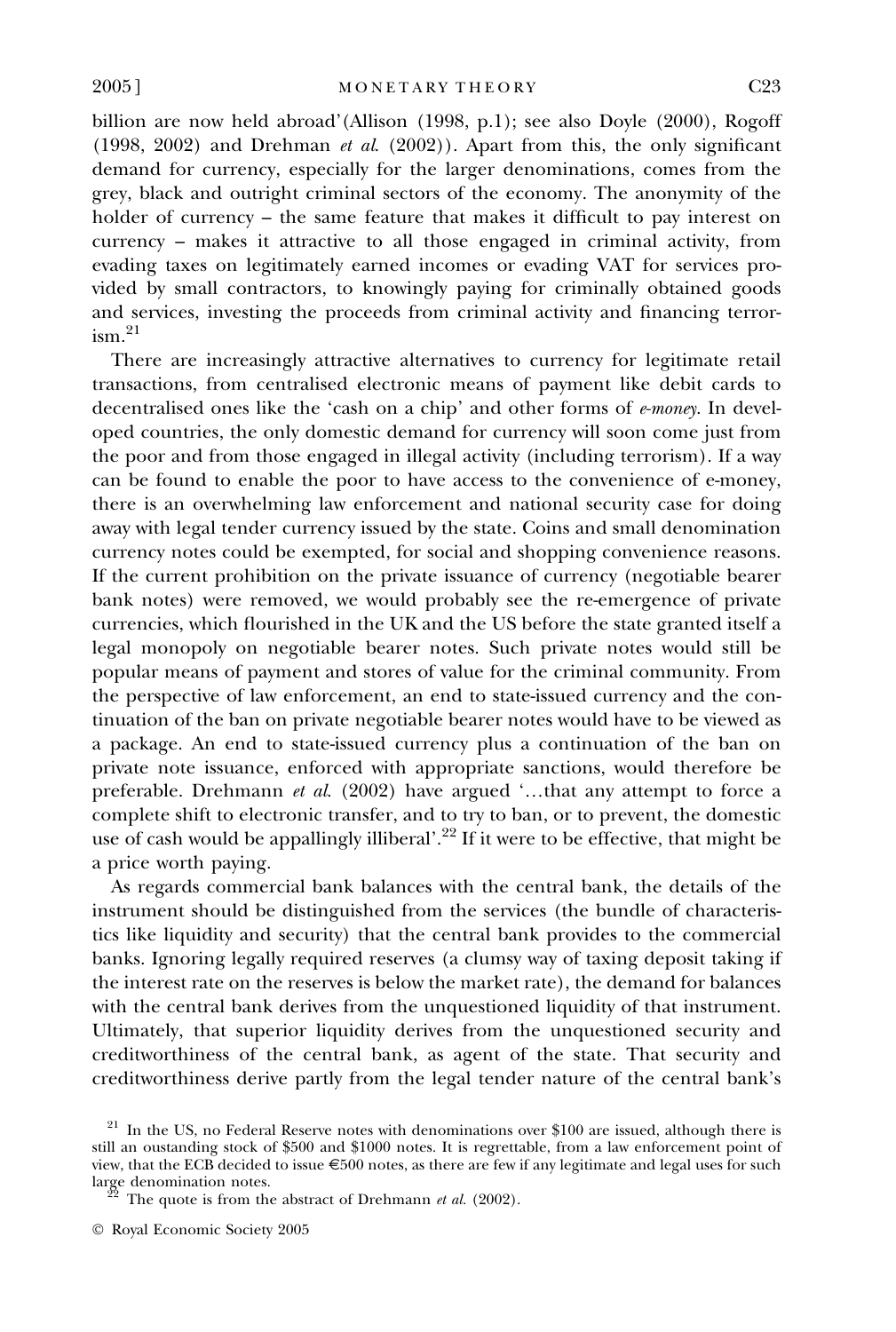monetary liabilities. More fundamentally, it derives from the fact that the central bank is an agent of the state, the sovereign, and that behind the central bank stand the Treasury with its power to tax and other government agencies with the power to regulate, that is, to prescribe and proscribe behaviour. The monopoly of the legitimate use of force (or coercion) is what makes the state unique. The central bank trades on that.

Assume both state-issued currency and banks' balances with the central bank have disappeared. The answer to the question: 'will the state then lose control of short-term risk-free nominal interest rates?' is the same as to the question: 'will the state cease to be more creditworthy than private agents?' That answer is 'no'. Clearly there are some states (mainly poor, highly indebted and encumbered with bad economic and political institutions) that are significantly less creditworthy than some very wealthy individuals and large and financially sound private enterprises. The ability to issue domestic base money at will is not very helpful when there is a shortage not of domestic liquidity but of foreign (hard) currency. There are also limits to the amount of domestic real resources that can be extracted through the issuance of base money especially when the capacity for inflicting inflation surprises on holders of base money and nominal government bonds is exhausted. The capacity to tax is subject to economic, administrative and political constraints. All this is true, yet it remains a fact that the creditworthiness of large and rich sovereign states is better than that of any private agent.<sup>23</sup>

The liquidity and security that the central bank as monetary agent of the state can provide through its liabilities is therefore unique – but there are many instrument(s) – existing or imagined – through which these two characteristics can be provided. A more efficient interbank market will deal effectively with the liquidity shortfalls of individual banks and other financial institutions. It cannot address a system-wide liquidity crunch. More efficient gross, net or mixed settlement systems, made possible by progress in high-speed digital computing and in other areas of ICT, including the use of intelligent artificial agents in settlement systems, will continue to increase the technical efficiency of private clearing, payment and settlement systems. But while the financial system has become more efficient, technically and economically in normal times, it has become more fragile and vulnerable in abnormal times – when buffeted by large adverse, systemic shocks.

The desirability of access to state (or state-backed) liquidity for key financial intermediaries will never go away. Deposits with the central bank may be replaced by overdraft facilities, lines of credit or other contingent claims on the resources of the central bank. The securities that provide the necessary liquidity may well turn out to be complex options that are off-balance sheet for both the central bank and the private intermediaries. Conventionally measured M0 could be zero, yet there

 $23$  I share the view, expressed in McCallum (2003a), that the number of currencies is likely to continue to decline relative to the number of sovereign states. Many small sovereign nations have brittle and doubtful fiscal-financial viability. In addition, the economies of scale inherent in the provision of a stable currency with reliable and effective clearing and settlement systems will, in the not too distant future, leave room for at best a handful of viable currencies.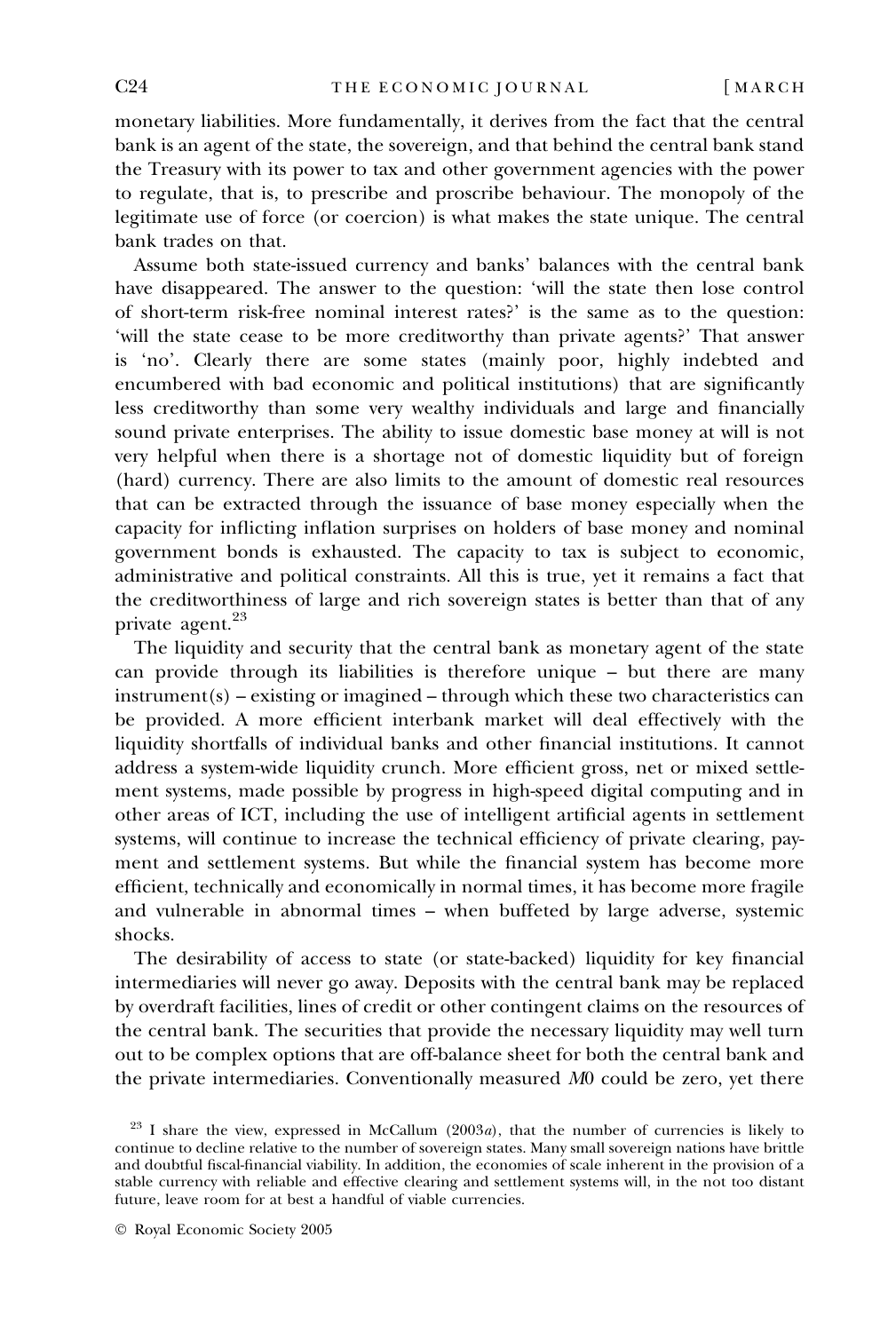could be a sufficiently stable demand for contingent credit claims on the central bank for the monetary authority to be able to set short term interest rates.<sup>24</sup> Time will tell.

# 6. What is an Independent Central Bank Independent Of?

I have almost come to the end of this lecture, but monetary and fiscal policy remain inextricably intertwined. There are no separate monetary, fiscal and public debt management authorities, just a 'government' that does it all. In practice, the consolidated monetary and fiscal authority of this lecture is broken down institutionally at least into a Central Bank and a Treasury, or Ministry of Finance. For simplicity, consider FFMPs with contract fulfilment only ( $V_t \equiv 1, t \ge 1$ ). Indexlinked debt is also omitted, so  $d_t = 0$ ,  $t \geq 1$ . In this closed economy, the central bank has the monetary base on the liability side of its financial balance sheet. On the asset side it has the stock of domestic credit which, for simplicity, is assumed to consist solely of central bank holdings of nominal Treasury bonds  $B^{cb}$ . As before, private sector holdings of Treasury debt are given by  $B$ . The real value of the tax payments by the private sector to the Treasury is  $\tau^{\rho}$ ;  $\tau^{cb}$  is the real value of the payments made by the Central Bank to the Treasury, and  $h$  is the real value of the transfer payments made by the Central Bank to the private sector ('helicopter drops'). Total taxes received by the state, that is, the consolidated Treasury and Central Bank are  $\tau \equiv \tau^p - h$ .

Equation (50) is the period budget identity of the Treasury and (51) that of the Central Bank. For notational simplicity, I assume that the Central Bank does not require any current expenditure.

$$
B_t + B_t^{cb} \equiv (1 + i_t)(B_{t-1} + B_{t-1}^{cb}) + P_t(g_t - \tau_t^b - \tau_t^{cb})
$$
\n(50)

$$
M_t - B_t^{cb} \equiv (1 + i_t^M)M_{t-1} - (1 + i_t)B_{t-1}^{cb} + P_t(\tau_t^{cb} + h_t)
$$
\n(51)

The solvency constraint for the Treasury,  $\lim_{N\to\infty} R_{t+1,N} (B_N + B_N^{cb})/P_N \leq 0$ and the solvency constraint for the Central Bank (incorporating the irredeemability of its monetary liabilities),  $\lim_{N\to\infty} R_{t+1,N} B_N^{cb}/P_N \geq 0$ , imply the following intertemporal budget constraints for the Treasury, (52), and for the Central Bank, (53).

 $24$  The UK leads the way in shrinking the deposits with the central bank component of M0. 'Cash ratio deposits' (reserve requirements) for deposit-taking institutions have been a mere 0.25% of eligible liabilities since 1998. The rationale for cash ratio deposits is seigniorage only. They serve no monetary policy function. Their existence is a classic example of a quasi-fiscal role of the central bank. Abolishing them and replacing them with an explicit tax or user charge on deposit-taking institutions would enhance transparency in the state budget.

In the UK, at the end of 2002, all of M0 was 3.8% of 2002 GDP and the change in M0 over the year was all of 0.21% of GDP. Under severe deflationary conditions, or during systemic liquidity crises, however, it is not the historical magnitudes of the stock of base money and of seigniorage that matter but the ability of the monetary authorities to increase it, effectively instantaneously and costlessly, by any amount.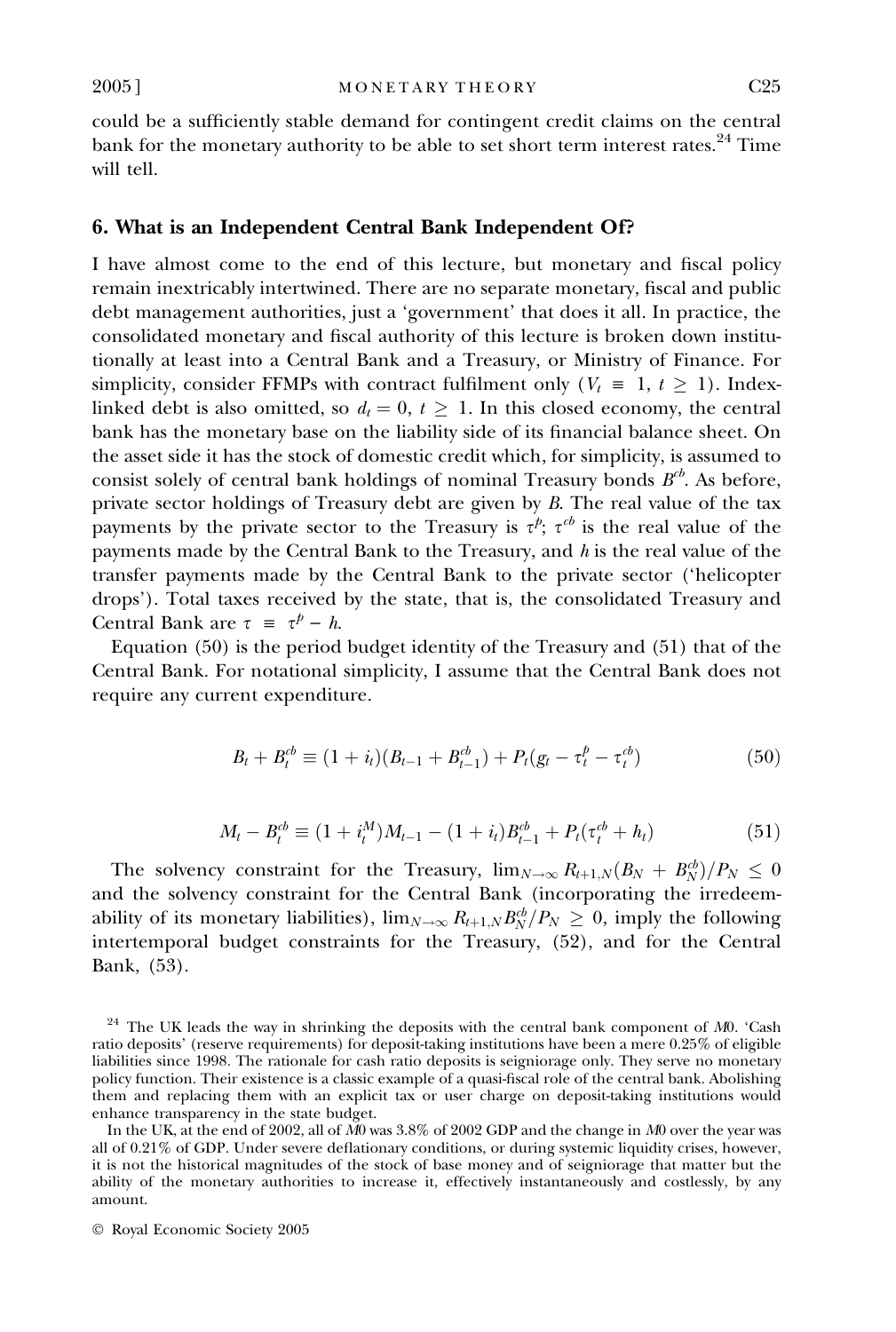$$
\frac{(1+i_{i})(B_{t-1}+B_{t-1}^{cb})}{P_{t}} \equiv \sum_{j=t}^{\infty} R_{t+1,j} \left(\tau_{j}^{p} + \tau_{j}^{cb} - g_{j}\right)
$$
(52)

$$
-\frac{(1+i_l)B_{t-1}^{cb}}{P_t} \equiv \sum_{j=t}^{\infty} R_{t+1,j} \left[ -\tau_j^{cb} - h_j + \frac{M_j - (1+i_j^M)M_{j-1}}{P_j} \right].
$$
 (53)

Typically, most or all of the equity of the Central Bank is owned by the Treasury. For instance, the Bank of England's own capital of £14,553,000 was transferred to HM Treasury in 1946.<sup>25</sup> The Treasury has a claim to all the profits of the Central Bank. We represent this in (54):

$$
\tau_t^{cb} = i_t \frac{B_{t-1}^{cb}}{P_t} - i_t^M \frac{M_{t-1}}{P_t} - h_t.
$$
\n(54)

The financial relationship between the Central Bank and Treasury does not, de facto, include any form of limited liability. The Treasury stands ready to inject capital into the Central Bank's balance sheet, if this were deemed necessary for financial stability. Central Bank independence, whatever it means, must be consistent with complete financial dependence of the Central Bank on the Treasury (Buiter, 2004).

Can the Central Bank implement a helicopter drop of money on its own? It certainly can issue the money through an open market purchase of Treasury debt. But it can only perform the other half of the operation, the tax cut or transfer payment to the private sector, if there is indeed something like  $h$  in its arsenal. In practice, Central Banks do not act as fiscal agents of the state in this way. This means that Governor Mervyn King cannot send a £1,000 cheque, drawn on the Bank of England, to every household in the nation. He needs Chancellor Gordon Brown's help. Gordon Brown can implement the tax cut and borrow from the Bank of England to finance it. In the Eurozone, direct borrowing by national Treasuries from the ECB and the ESCB is not permitted but the same effect can be achieved by the Treasury borrowing in the market and the Central Bank purchasing the same amount of Treasury debt in the secondary market.

The uniquely effective demand-stimulating policy measure of a helicopter drop of money can therefore only be implemented if the Central Bank and the Treasury cooperate. For an independent Central Bank to be effective, there must be good communication, cooperation and coordination with the Treasury.

<sup>&</sup>lt;sup>25</sup> The Federal Reserve System is an independent entity within the US Federal government. The stock of the twelve regional Federal Reserve Banks is owned by (private) member banks. Ownership of a certain amount of stock is, by law, a condition of membership in the System. The stock may not be sold or traded or pledged as security for a loan; dividends are, by law, 6% per year. The ECB is owned by the national central banks (NCBs) that make up the EU's European System of Central Banks (ESCB). The NCB's themselves have a variety of formal ownership structures but their balance sheets and profit and loss accounts all are effectively integral parts of the consolidated financial accounts of the nation state to which they belong. The Bank of Japan's capital is one hundred million yen, subscribed by both the government and non-governmental persons, in exchange for subscription certifications (shares), with the government providing no less than 55 million yen.

Royal Economic Society 2005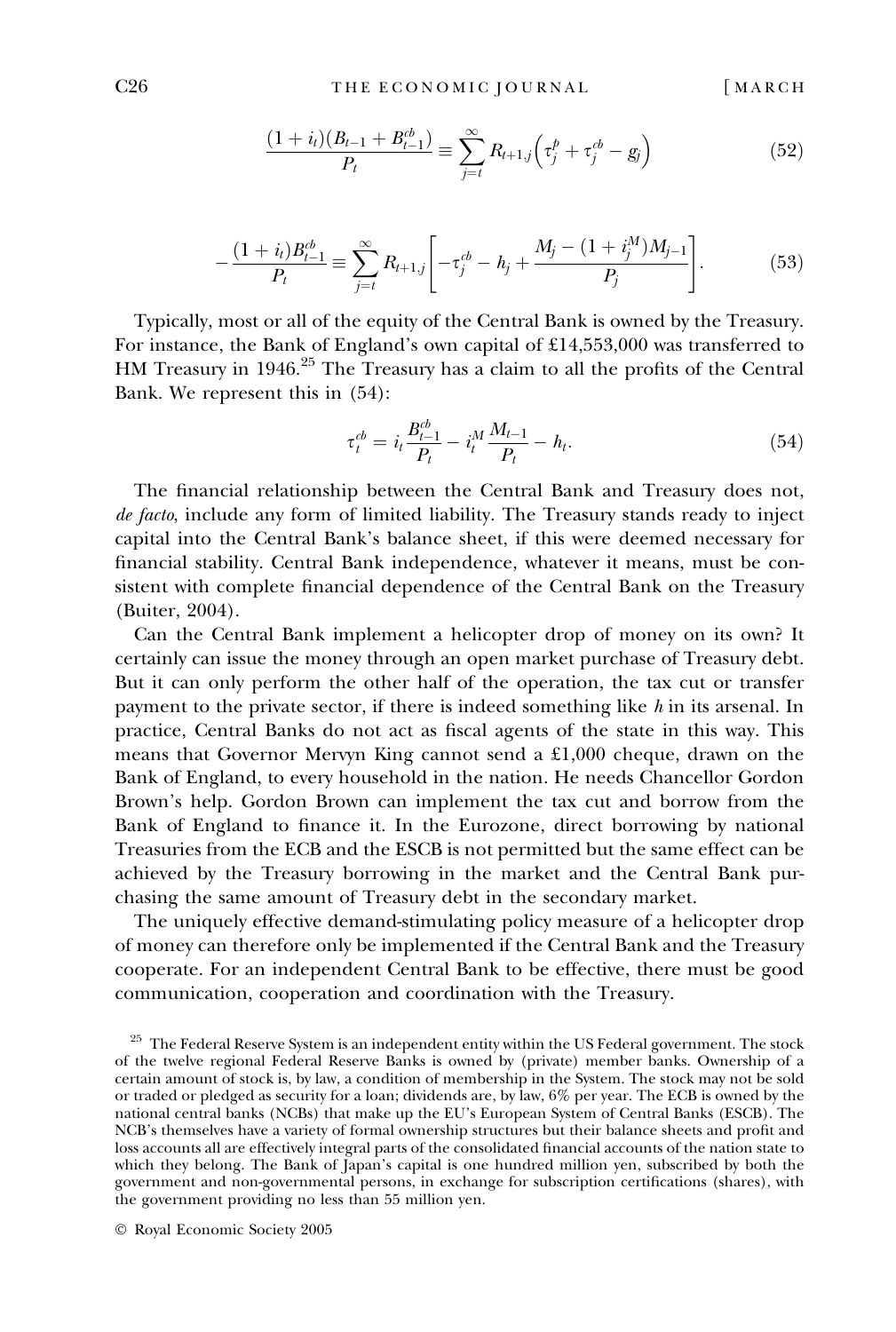Independence is not a concept that fits comfortably in the conventional economic paradigm. In the 'real world', that is outside economics, 'independence' means that no-one can force you to do something you do not want to do. In economics we think of behaviour as being the outcome of the confrontation of objectives and constraints.

The natural approach of an economist to the relationship between Central Bank and Government is to view it as a Principal–Agent problem. The Principal (the government, through the Treasury) delegates a task (determining the value of the short nominal interest rate) to an Agent (the Central Bank). Why such delegation occurs is an interesting issue in its own right, which will be addressed briefly below. The objectives of the Agent may not be congruous with those of the Principal. While the action of the Agent (the value of the short nominal interest rate) is observable and verifiable, the Agent has private information about his own objectives and about the relationship between the instrument, his own objectives and those of the Principal. By making an effort, the Agent can be more effective in the pursuit of the Principal's objectives. The Agent dislikes making an effort.

This standard Principal–Agent approach does not, however, capture some key features of the relationship between the Central Bank and the Treasury. First, the Central Bank is an Agent that takes decisions by Committee. Sibert (2003; 2004)has shown that the details of the rules and procedures of the Committee matter greatly for the outcome of its deliberations; see also Sibert and Mihov (2003). Second, the Treasury, while in the position of Principal  $vis\text{-}a\text{-}vis$  the Central Bank, is itself an Agent for a multitude of Principals – the electorate in a political democracy.<sup>26</sup>

In order to provide the right incentives to the Agent (the Central Bank) to pursue the objectives of the Principal (henceforth the official objectives), it must be possible for the Principal to monitor the performance of the Agent with respect to both the ultimate official objectives (which may not be directly observable) and the operational or proximate official objectives. In the UK, both the ultimate official target (price stability) and the operational official target (the symmetric 2% per annum CPI inflation target) of monetary policy are set by the Principal.<sup>27</sup> The ECB has complemented its non-operational official ultimate target – price stability – with at least one and possibly two operational targets set by its own Governing Council – the annual HICP inflation rate is to be 'close to but no higher than' 2%, and there is a 'monitoring range' for the growth rate of a broad monetary aggregate, M3. Things are even more opaque in the US, where the ultimate objectives of the Fed, laid down in the Federal Reserve Act<sup>28</sup> are maximum employment, stable prices, and moderate long-term interest rates; there are no operational targets (other than the level of the Federal Funds rate itself).

 $^{26}\,$  The government itself is a collection of individuals and Committees.<br> $^{27}\,$  The CPI used to be called the Harmonised Index of Consumer Prices, or HICP.<br> $^{28}\,$  'The Board of Governors of the Federal Reserve Syste shall maintain long-run growth of the monetary and credit aggregates commensurate with the economy's long-run potential to increase production, so as to promote effectively the goals of maximum employment, stable prices, and moderate long-term interest rates.' Federal Reserve Act, Section 2A – Monetary Policy Objectives.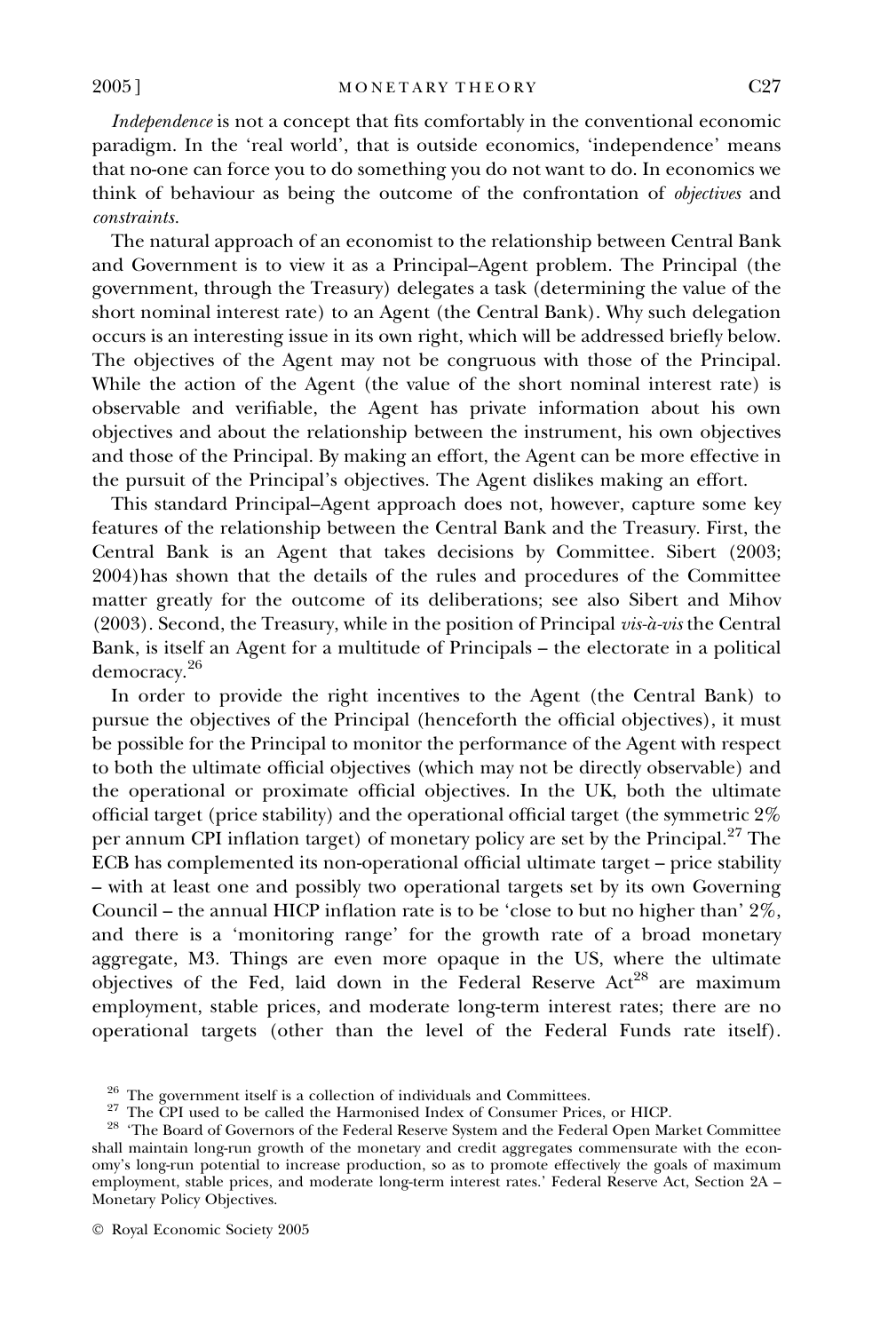Accountability cannot exist without a verifiable criterion for measuring performance.

What are the private objectives of the members of the monetary policy making committees of the Central Bank and how do they influence the conduct of monetary policy? It is possible, but not likely, that all monetary policy makers fully internalise the official ultimate and operational targets set by the Principal and pursue them to the best of their ability. If this is true, it would represent a highly unusual outbreak of Platonic Guardians Syndrome. A positive, political economy or public choice-type analysis of the making of monetary policy is both intellectually important and practically useful for the design of rules and incentives for monetary policy makers that optimise the monetary policy making process from the point of view of the ultimate Principals – the citizens of the polity.

It is difficult to come up with a convincing rationale for delegating monetary policy to a specialised agency of the state with a measure of operational independence without appealing to some form of bounded rationality. The argument that monetary policy is a technical issue requiring expertise beyond the ken of the Treasury is one example. So is the argument that the Chancellor of the Exchequer/Minister of Finance is simply too busy with non-monetary fiscal policy issues to be able to cope with the additional demands of monetary management.

One common argument for an operationally independent Central Bank that does not rely on bounded rationality is that this is a commitment device for avoiding the inflation bias, familiar from Kydland and Prescott (1977) and Barro and Gordon (1983), associated with opportunistic behaviour. Central bank operational independence helps overcome the commitment problem either because the government selects 'conservative' central bankers or because opportunistic behaviour is, for whatever reason, not attractive to the operationally independent Central Bank. The cost to the Chancellor of taking Central Bank independence away, or for attempting to interfere with an operationally independent Central Bank is greater than the cost to the Chancellor of acting opportunistically in the conduct of monetary policy when monetary policy is made by the Treasury.

The plausibility and empirical validity of the 'lack of commitment leads to inflation bias' argument have been questioned by Blinder (1999). McCallum (1995) has pointed out that even if the inflation bias exists, it is incongruous to assume that the same Government that cannot commit itself credibly to a low inflation policy, is capable of appointing a monetary policy Agent capable of such commitment and of leaving that Agent alone. The only argument that gets close to squaring this circle is based on Balcerowicz's proposition that during (rare) periods of 'extraordinary politics', radical institutional changes and reforms can be introduced that are impossible to introduce during the (much more common) periods of 'normal politics', and are not necessarily undone or reversed again in the course of normal politics (Balcerowicz, 1995). The creation of an operationally independent Central Bank with a clear inflation target during such a brief window of extraordinary politics could then have lasting effects on the conduct of monetary policy, even during periods when the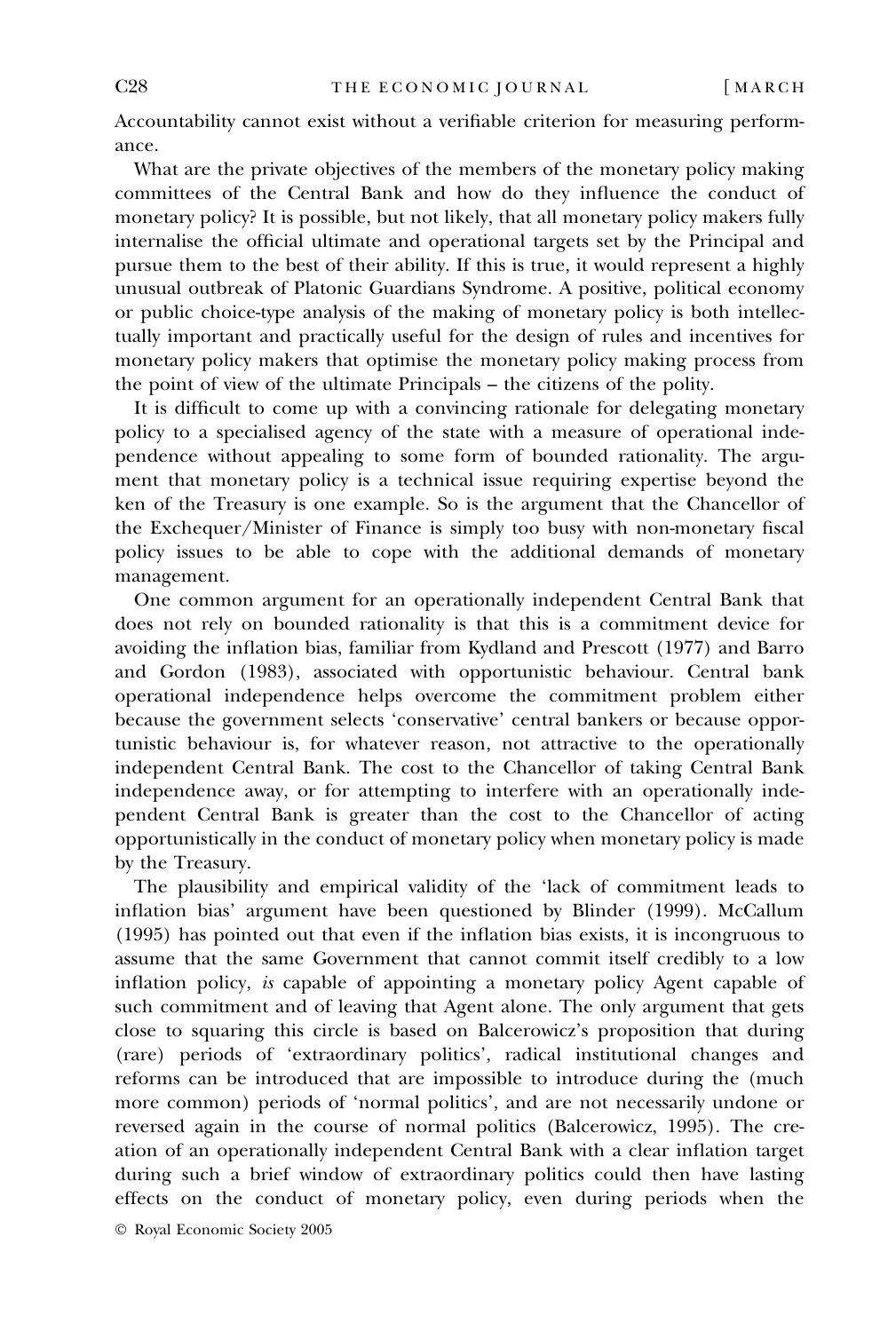creators of the operationally independent Central Bank have reverted to opportunistic 'politics as usual'.

# 7. Conclusion

The original title of this paper included a reference to monetary theory and policy as 'A Small Corner of Intertemporal Public Finance'. 'Small' is not the same as 'unimportant', of course. It is, nevertheless, not an adjective commonly associated with monetary economics – a subject whose importance tends to be overestimated rather than underestimated. The problem lies not with monetary theory. Despite the FTPL embarrassment, this is an exciting field of intellectual enquiry that forever raises more questions than we can hope to answer. The problem is with monetary policy – or rather with the exaggerated perception of its importance for economic performance. The educated general public too often stands in awe of central bankers. Too many central bankers' demeanor suggests that they view themselves as but one small step removed from divine status.

Keynes once expressed the hope that economists might someday be thought of like dentists – that they would be regarded as apolitical professionals brought in to resolve technical problems (Keynes, 1931, p.332). I would like to see Keynes's paradigm of the economist as dentist internalised by central bankers.

In a lecture given to celebrate the five-year jubilee of the UK inflation target, Mervyn King (1997) gave the canonical description of what one might call the modern, technocratic view of central banking, that is, central banking as dentistry. His view that '… a successful central bank should be boring…' (King, 1997, p. 14) is very much in the spirit of Keynes's statement. Of course, being boring is only a necessary, not a sufficient condition for being an effective, successful central bank.

Too much survives still, especially outside the UK, of the traditional view of central bankers as priests and of central banks as their temple. In the priestly tradition, monetary policy is a cult whose high priests perform the sacred rites far from the prying eyes of the non-initiates. Frequent use of the phrase 'constructive ambiguity' and regular recourse to uninterpretable Delphic utterances characterise the way the high priests of central banking address ordinary mortals. All this is dangerous from the perspective of effective economic management and unhealthy for political democracy. Monetary theory is intellectually exciting – and it is a fun subject. Monetary policy requires competent functionaries, capable of exercising in a transparent way the limited authority delegated to them. That should be enough.

European Bank for Reconstruction and Development, Universiteit van Amsterdam, NBER and CEPR

## References

Allison, T. E. (1998). 'Overall impact of euro banknotes on the demand for US currency'. Testimony before the Subcommittee on Domestic and International Monetary Policy, Committee on Banking and Financial Services, U.S. House of Representatives. October 8.

Balcerowicz, L. (1995). Socialism, Capitalism, Transformation, London, New York: CEU Press Budapest.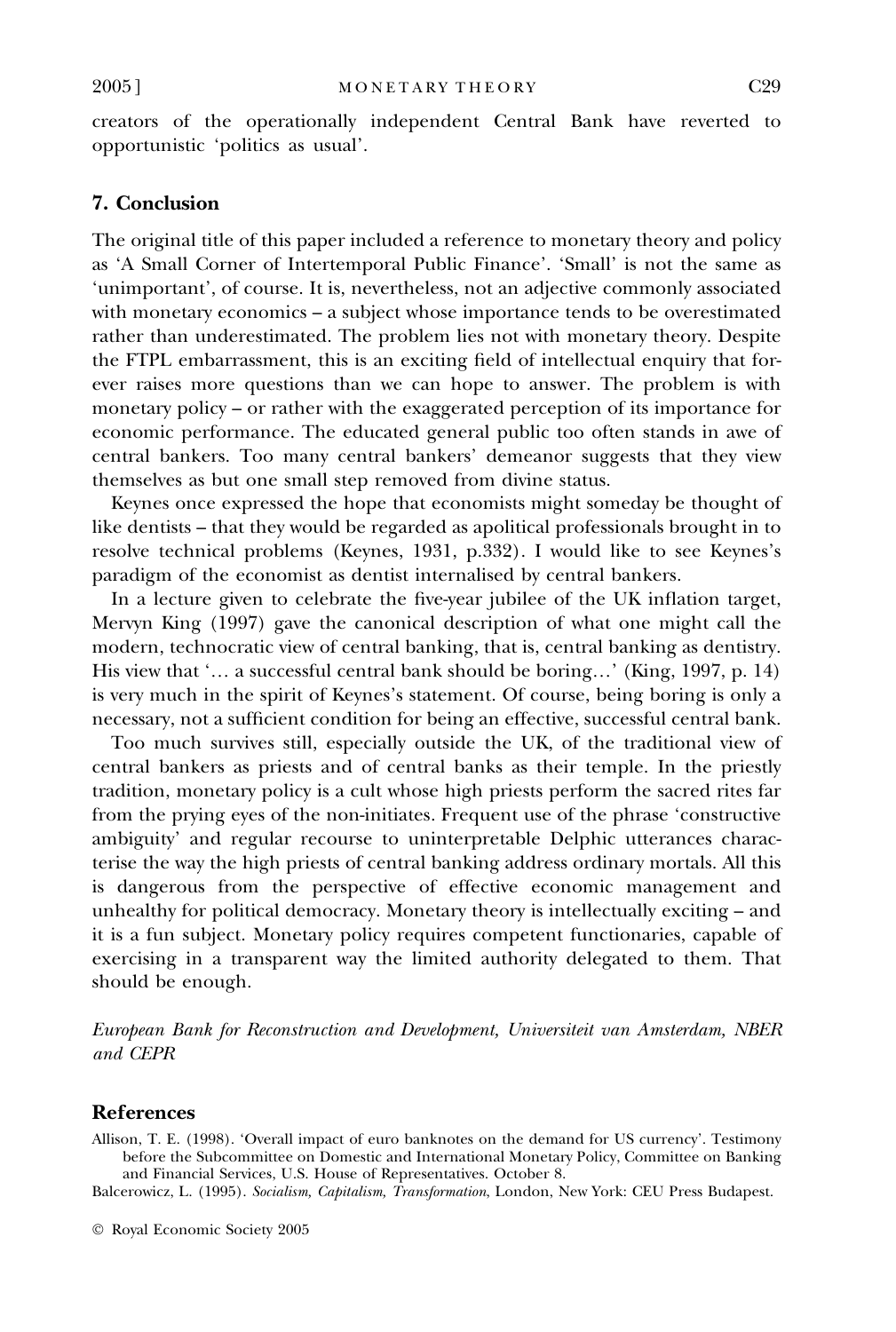- Barro, R. J. and Gordon, D. (1983). 'A positive theory of monetary policy in a natural rate model', Journal of Political Economy, vol.. 91 (August), pp. 589–610.
- Begg, D. K. H. and Haque, B. (1984). 'A nominal interest rate rule and price level indeterminacy reconsidered', Greek Economic Review, vol. 6(1), pp. 31–46.
- Benassy, J.-P. (2003). 'The fiscal theory of the price level puzzle: a non Ricardian resolution', mimeo, CEPREMAP, September.
- Blinder, A. (1999). Central Banking in Theory and Practice, Cambridge, MA: MIT Press.
- Buiter, W. H. (2002). 'The fiscal theory of the price level: a critique', ECONOMIC JOURNAL, vol. 112 (July), pp. 459–80.
- Buiter, W. H. (2004). 'Two naked emperors? Concerns about the stability and growth pact & second thoughts about central bank independence', Fiscal Studies, vol. 25(3), pp. 249–77.
- Buiter, W. H. and Panigirtzoglou, N. (2001). 'Liquidity traps: how to avoid them and how to escape them', In (W.F.V. Vanthoor and J. Mooij, eds.) Reflections on Economics and Econometrics, Essays in Honour of Martin Fase, pp. 13–58, Amsterdam: De Nederlandsche Bank NV.
- Buiter, W. H. and Panigirtzoglou, N. (2003). 'Overcoming the zero bound on nominal interest rates with negative interest on currency: Gesell's solution<sup>'</sup>, ECONOMIC JOURNAL, vol. 113 (October), pp. 723–46.
- Buiter, W. H. and Sibert, A. C. (2004). 'Deflationary bubbles', mimeo, EBRD, March.
- Cochrane, J. H. (1998). 'A frictionless model of U.S. inflation', in (B.S. Bernanke and J.J. Rotemberg, eds.), NBER Macroeconomics Annual 1998, pp 323–84, Cambridge MA: MIT Press.
- Cochrane, J. H. (2001). 'Long term debt and optimal policy in the fiscal theory of the price level', Econometrica, vol. 69, (January), pp. 69–116.
- Cochrane, J. H. (2003). 'Money as stock', mimeo, June 27, Graduate School of Business, University of Chicago.
- Doyle, B. (2000). ' ''Here dollars, dollars …': estimating currency demand and worldwide currency substitution', International Finance Discussion Paper 657, Board of Governors of the Federal Reserve System.
- Drehmann, M., Goodhart, C. and Krueger, M. (2002). 'The challenges facing foreign currency usage: will traditional transactions medium be able to resist competition from new technologies?', Economic Policy, vol.. 17, pp. 193–227.
- Fisher, I. (1933). Stamp Scrip, New York: Adelphi Company.
- Friedman, B. (2000). 'Decoupling at the margin: the threat to monetary policy from the electronic revolution in banking', International Finance, vol. 3 (July), pp. 261–72.
- Friedman, B. (2002). 'Threats to the future effectiveness of monetary policy', in (R. N. Cooper and R. Layard, eds.), What the Future Holds: Insights from Social Science, Cambridge: MIT Press.
- Gesell, S. (1916). Die Natuerliche Wirtschaftsordnung durch Freiland und Freigeld, Bern, Rudolf Zitzman Verlag, available in English as The Natural Economic Order, London: Peter Owen Ltd, 1958.
- Goodfriend, M. (2000). 'Overcoming the zero bound on interest rate policy', Journal of Money, Credit and Banking, vol. 32(4, 2) (November), pp. 1007–35.
- Keynes, J. M. (1931). 'Economic possibilities for our grandchildren', in (J.M. Keynes), Essays in Persuasion, pp. 321–32, London: Macmillan Press Ltd.
- King, M. (1997). 'The inflation target five years on', lecture delivered at the London School of Economics, Wednesday 29 October. Bank of England, mimeo.
- Kocherlakota, N. and Phelan, C. (1999). 'Explaining the fiscal theory of the price level', Federal Reserve Bank of Minneapolis Quarterly Review, vol. 23, pp. 14–23.
- Kydland, F. E. and Prescott, E. C. (1977). 'Rules rather than discretion: the inconsistency of optimal plans', Journal of Political Economy, vol. 85 (June), pp. 473-92.
- McCallum, B. T. (1995). 'Two fallacies concerning central bank independence', American Economic Review, Papers and Proceedings, vol. 85 (May), pp. 207–11.
- McCallum, B. T. (2001). 'Indeterminacy, bubbles, and the fiscal theory of the price level', Journal of Monetary Economics, vol.. 47 (February), pp. 19–30.
- McCallum, B. T. (2003a). 'Monetary policy in economies with little or no money', NBER Working Paper w9838, July.
- McCallum, B. T. (2003b). 'Is the fiscal theory of the price level learnable?', NBER Working Paper w9961, September.
- Niepelt, D. (2004). 'The fiscal myth of the price level', Quarterly Journal of Economics, vol. 119(1) (February), pp. 277–300.
- Rogoff, K. (1998). 'Foreign and underground demand for euro notes: blessing or curse?', Economic Policy, vol. 26 (April), pp. 263–303.
- Rogoff, K. (2002). 'The surprising popularity of paper currency', Finance and Development, vol. 39(1) (March), pp. 56–7.
- Sargent, T. J. and Wallace, N. (1981). 'Some unpleasant monetarist arithmetic', Federal Reserve Bank of Minneapolis, Quarterly Review, vol. 5(3), pp. 1–17.